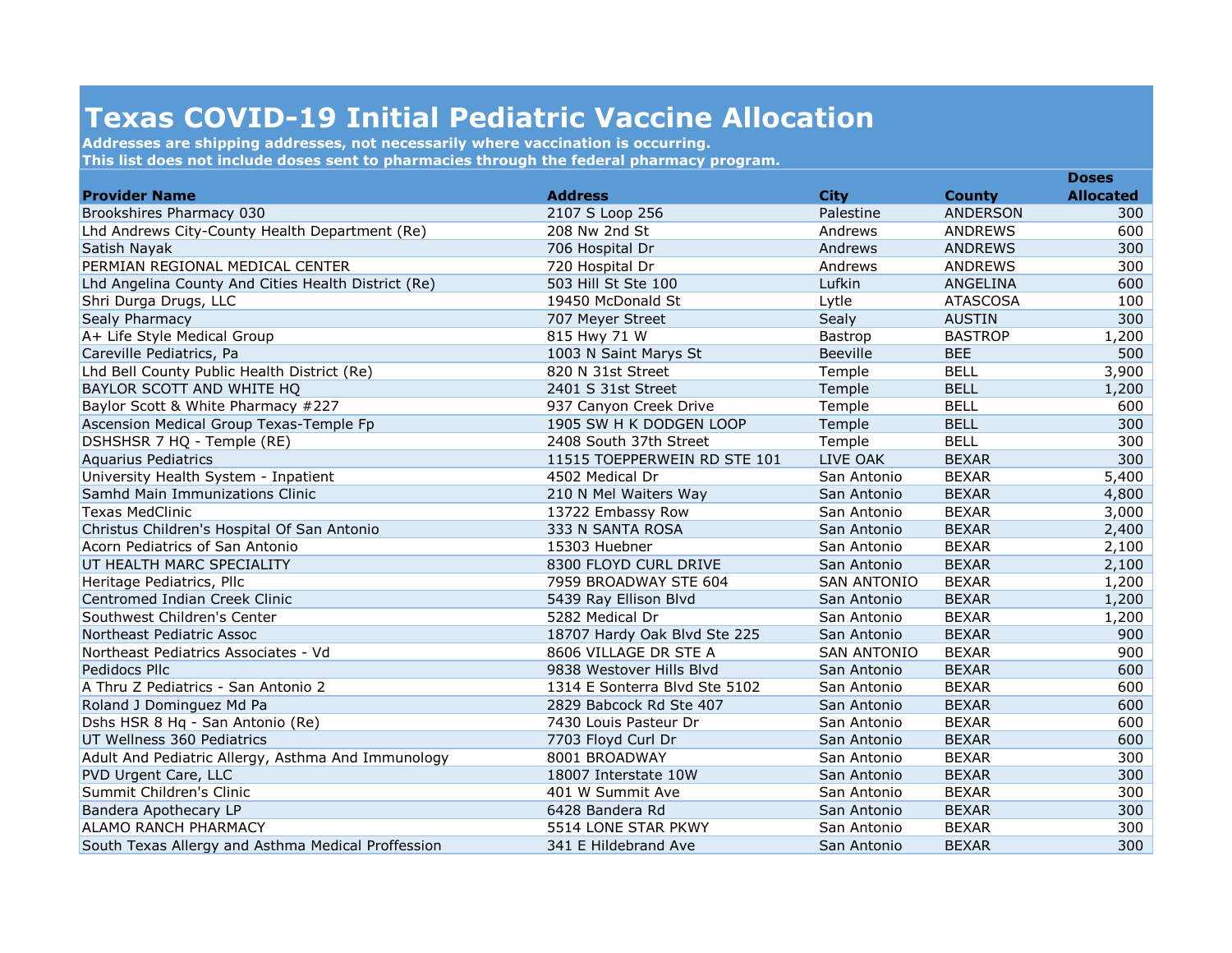| A Thru Z Pediatrics - San Antonio 1                     | 7922 Ewing Halsell Dr             | San Antonio            | <b>BEXAR</b>    | 300   |
|---------------------------------------------------------|-----------------------------------|------------------------|-----------------|-------|
| <b>Cevey Pediatrics</b>                                 | 414 W Sunset Rd                   | San Antonio            | <b>BEXAR</b>    | 300   |
| Alivio Health and Wellness, LLC                         | 6136 Bandera Road                 | San Antonio            | <b>BEXAR</b>    | 300   |
| Wellvana Southside                                      | 1460 Martinez Losoya Rd           | San Antonio            | Bexar           | 300   |
| <b>Premier Tests LLC</b>                                | 4401 McCullough Ave               | San Antonio            | <b>BEXAR</b>    | 300   |
| Jorge A Garza MD PA                                     | 3326 SE Military Dr               | San Antonio            | <b>BEXAR</b>    | 300   |
| Through The Years Pediatrics                            | 15316 Huebner Rd Ste 102          | San Antonio            | <b>BEXAR</b>    | 300   |
| South Texas Center For Pediatric Care - San Antonio     | 123 STONE OAK LOOP                | San Antonio            | <b>BEXAR</b>    | 300   |
| lela pharmacy                                           | 2561 jackson keller rd            | San Antonio            | <b>BEXAR</b>    | 300   |
| Primecare Pharmacy                                      | 14032 Nacogdoches Rd              | San Antonio            | <b>BEXAR</b>    | 300   |
| University Of The Incarnate Word                        | 2547 E Commerce St Ste 300        | San Antonio            | <b>BEXAR</b>    | 300   |
| <b>Clifton Medical Clinic</b>                           | 201 Posey Ave                     | Clifton                | <b>BOSQUE</b>   | 300   |
| Brookshires Pharmacy 92                                 | 900 Fm 3220                       | Clifton                | <b>BOSQUE</b>   | 300   |
| Brookshires Pharmacy 72                                 | 210 N Mccoy Blvd                  | New Boston             | <b>BOWIE</b>    | 300   |
| Collom And Carney Main Clinic                           | 5002 Cowhorn Creek Rd             | Texarkana              | <b>BOWIE</b>    | 600   |
| Super 1 Pharmacy 618                                    | 2610 Richmond Rd                  | Texarkana              | <b>BOWIE</b>    | 300   |
| BRAZORIA COUNTY HEALTH DEPT ALVIN                       | 260 GEORGE ST                     | Alvin                  | <b>BRAZORIA</b> | 600   |
| Alvin Care Pharmacy                                     | 204 E. House St                   | Alvin                  | <b>BRAZORIA</b> | 300   |
| Brazoria County Health Department                       | 434 E Mulberry St                 | Angleton               | <b>BRAZORIA</b> | 600   |
| STARR PLUS PHARMACY, LLC                                | 208 oak drive south               | Lake Jackson           | <b>BRAZORIA</b> | 300   |
| Brazoria County Health Department-Lake Jackson          | 202 Peach St                      | Lake Jackson           | <b>BRAZORIA</b> | 300   |
| Kagan Pediatrics                                        | 10905 Memorial Hermann Dr Ste 109 | Pearland               | <b>BRAZORIA</b> | 1,200 |
| Cullen Care Pharmacy, Inc. d/b/a Pets & People Pharmacy | 9215 Broadway St.                 | Pearland               | <b>BRAZORIA</b> | 900   |
| <b>Pearland Pediatrics</b>                              | 2017 Broadway St Ste A            | Pearland               | <b>BRAZORIA</b> | 600   |
| Broadway Family Clinic (ZN HealthCare Services, PLLC)   | 3129 Kingsley Drive               | Pearland               | <b>BRAZORIA</b> | 600   |
| Zavera McDonald, FNP, PLLC                              | 3695 Kirby Dr                     | Pearland               | <b>BRAZORIA</b> | 600   |
| Brazoria County Health Dept., Pearland                  | 2436 South Grand Blvd.            | Pearland               | <b>BRAZORIA</b> | 600   |
| Shadow Creek Pharmacy                                   | 11710 Broadway St                 | Pearland               | <b>BRAZORIA</b> | 300   |
| Internal Medicine Associates Of Houston                 | 10970 Shadow Creek Pkwy           | Pearland               | <b>BRAZORIA</b> | 300   |
| Hazels Compounding RX Pharmacy                          | 1801 Country Place Pkwy #115      | Pearland               | <b>BRAZORIA</b> | 300   |
| Lhd Brazos County Health District (Re)                  | 201 N Texas Ave                   | Bryan                  | <b>BRAZOS</b>   | 1,100 |
| Baylor Scott & White Medical Center - College Station   | 700 Scott And White Dr            | <b>College Station</b> | <b>BRAZOS</b>   | 1,200 |
| Healthpoint Abc                                         | 1602 Rock Prairie Rd              | <b>College Station</b> | <b>BRAZOS</b>   | 300   |
| Family Health Services Of Alpine                        | 1605 N STATE HIGHWAY 118 STE B    | Alpine                 | <b>BREWSTER</b> | 100   |
| Community Action Health Center- Brooks                  | 1302 S St Marys St Ste A          | Falfurrias             | <b>BROOKS</b>   | 300   |
| Lhd Brownwood-Brown County Health Department (Re)       | 510 E Lee St                      | Brownwood              | <b>BROWN</b>    | 300   |
| Childrens Health Center Pa                              | 1009 Falls Pkwy                   | Marble Falls           | <b>BURNET</b>   | 300   |
| Lockhart Family Medicine                                | 1009 W San Antonio St             | Lockhart               | CALDWELL        | 300   |
| Lockhart Family Practice Center                         | 2060 S Colorado St                | Lockhart               | CALDWELL        | 300   |
| Port Lavaca Clinic Associates P.A.                      | 1200 N Virginia St                | Port Lavaca            | <b>CALHOUN</b>  | 600   |
| Memorial Medical Clinic - Port Lavaca                   | 1016 N. Virgnia                   | Port Lavaca            | CALHOUN         | 300   |
| <b>Memorial Medical Center</b>                          | 815 N Virginia St                 | Port Lavaca            | CALHOUN         | 300   |
| Central Administration Building BISD                    | 708 Palm BLVD                     | <b>Brownsville</b>     | CAMERON         | 4,200 |
| St Anthony Family Clinic                                | 680 Paredes Line Rd               | <b>Brownsville</b>     | <b>CAMERON</b>  | 1,200 |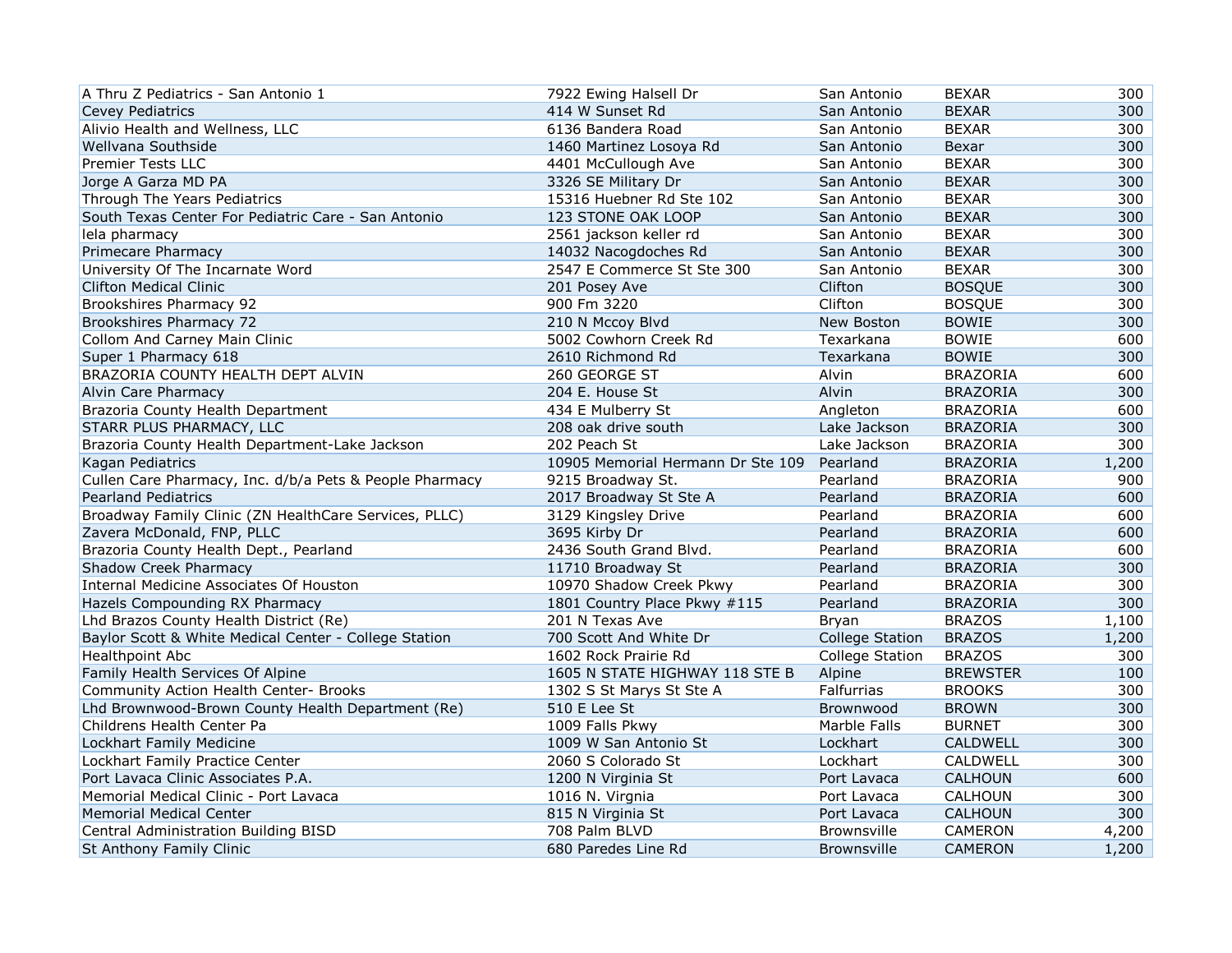| <b>Mindful Pediatrics</b>                     | 2200 Boca Chica Blvd               | Brownsville        | CAMERON          | 900   |
|-----------------------------------------------|------------------------------------|--------------------|------------------|-------|
| Brownsville Kiddie Health Center              | 95 E Price Rd Bldg F               | <b>Brownsville</b> | <b>CAMERON</b>   | 600   |
| Valley Doctors Clinic Of Brownsville, PLLC    | 2300 Central Blvd                  | Brownsville        | CAMERON          | 600   |
| Brownsville Childrens Clinic                  | 4430 E 14th St Unit A              | <b>Brownsville</b> | CAMERON          | 600   |
| Healthy Tots Of Brownsville                   | 2804 Southmost Rd                  | Brownsville        | <b>CAMERON</b>   | 300   |
| Advanced Urgent Care of Brownsville           | 1460 N EXPRESSWAY                  | <b>Brownsville</b> | <b>CAMERON</b>   | 300   |
| <b>Uptown Clinic PLLC</b>                     | 110 Uptown Ave Suite A             | Brownsville        | CAMERON          | 300   |
| Triangle Specialized family Clinic            | 1805 E Ruben M Torres Blvd         | Brownsville        | <b>CAMERON</b>   | 300   |
| Abc Pediatrics - Brownsville                  | 3675 Boca Chica Blyd               | Brownsville        | CAMERON          | 300   |
| Boys And Girls Pediatric Clinic - Brownsville | 5850 Ruben Torres Sr Blvd Ste C6-7 | Brownsville        | <b>CAMERON</b>   | 300   |
| The Children's Doctor                         | 18 Paseo Plaza                     | Brownsville        | CAMERON          | 300   |
| Valleywide Pharmacy and DME Inc               | 680 Paredes Line Rd                | <b>Brownsville</b> | <b>CAMERON</b>   | 300   |
| Brownsville Community Health Center           | 191 E. Price Rd                    | Brownsville        | CAMERON          | 300   |
| Salinas Pharmacy                              | 1022 South F St.                   | Harlingen          | <b>CAMERON</b>   | 1,200 |
| City of Harlingen                             | 502 E TYLER AVE                    | Harlingen          | CAMERON          | 900   |
| Ut Health Rgv Multispecialty                  | 2106 Treasure Hills Blvd Ste 1.326 | Harlingen          | CAMERON          | 900   |
| Muniz Rio Grande Pharmacy                     | 1117 S Commerce                    | Harlingen          | CAMERON          | 300   |
| DSHS Harlingen (RE)                           | 601 W Sesame Drive STE 100         | Harlingen          | <b>CAMERON</b>   | 300   |
| Julian F Alvarez Md Pediatric Clinic          | 324 W Ocean Blyd                   | Los Fresnos        | <b>CAMERON</b>   | 300   |
| Los Fresnos Pharmacy                          | 810 W Ocean Blvd                   | Los Fresnos        | <b>CAMERON</b>   | 300   |
| Ccdhhs San Benito Nursing Office              | 1390 W Expressway 83               | San Benito         | CAMERON          | 3,000 |
| Salinas Pharmacy Inc                          | 500 N Sam Houston Blvd             | San Benito         | <b>CAMERON</b>   | 1,200 |
| Batta Pediatric Clinic, PA                    | 2569 W US Highway 77               | San Benito         | CAMERON          | 300   |
| The Medicine Shoppe Pharmacy                  | 205 W, Hwy 77                      | San Benito         | <b>CAMERON</b>   | 300   |
| Medical Center Of Dimmitt                     | 300 W Halsell St                   | Dimmitt            | <b>CASTRO</b>    | 300   |
| CHAMBERS COUNTY HEALTH DEPT ANAHUAC           | 102 AIRPORT RD                     | Anahuac            | <b>CHAMBERS</b>  | 300   |
| <b>Riceland Medical Center</b>                | 538 Broadway Ste 1                 | Winnie             | <b>CHAMBERS</b>  | 300   |
| Family Circle Of Care- Jacksonville           | 510 E Commerce St                  | Jacksonville       | <b>CHEROKEE</b>  | 600   |
| LHD Cherokee County Health Department (RE)    | 803 College Ave                    | Jacksonville       | CHEROKEE         | 100   |
| Fox Rural Health Clinic                       | 901 US HIGHWAY 83 N                | Childress          | <b>CHILDRESS</b> | 300   |
| Henrietta Pharmacy                            | 124 N Bridge St                    | Henrietta          | <b>CLAY</b>      | 300   |
| Allen Pharmacy & Wellness, LLC                | 945 W. Stacy Rd,                   | Allen              | <b>COLLIN</b>    | 900   |
| FastDoc Urgent Care                           | 325 Central Expressway, South      | Allen              | COLLIN           | 600   |
| IntegriCare Pharmacy                          | 1505 W. McDermott Dr.              | Allen              | COLLIN           | 600   |
| LIFETIME PHARMACY LLC                         | 960 Ridgeview Dr                   | Allen              | COLLIN           | 300   |
| Raintree Healthcare                           | 919 MEDICAL DR                     | Allen              | COLLIN           | 300   |
| Brookshires Pharmacy 131                      | 1325 W White St                    | Anna               | COLLIN           | 300   |
| Brookshires Pharmacy 73                       | 675 E Sunset Blvd                  | Celina             | COLLIN           | 300   |
| Brookshires Pharmacy 79                       | 1705 W Audie Murphy Pkwy           | Farmersville       | COLLIN           | 300   |
| Lone Star Physicians Group, PA                | 8501 Wade Blvd, Suite 140          | Frisco             | <b>COLLIN</b>    | 600   |
| Piga Primary Care Associates                  | 8380 Warren Pkwy Ste 305           | Frisco             | COLLIN           | 300   |
| <b>Entirely Kids Pediatrics</b>               | 5575 Warren Pkwy Ste               | Frisco             | <b>COLLIN</b>    | 300   |
| Prime Choice Family Clinic & Urgent care      | 12828 Eldorado Pkwy                | Frisco             | COLLIN           | 300   |
| <b>FRISCO PHARMACY LLC</b>                    | 14550 STATE HIGHWAY 121 STE 150    | <b>FRISCO</b>      | <b>COLLIN</b>    | 300   |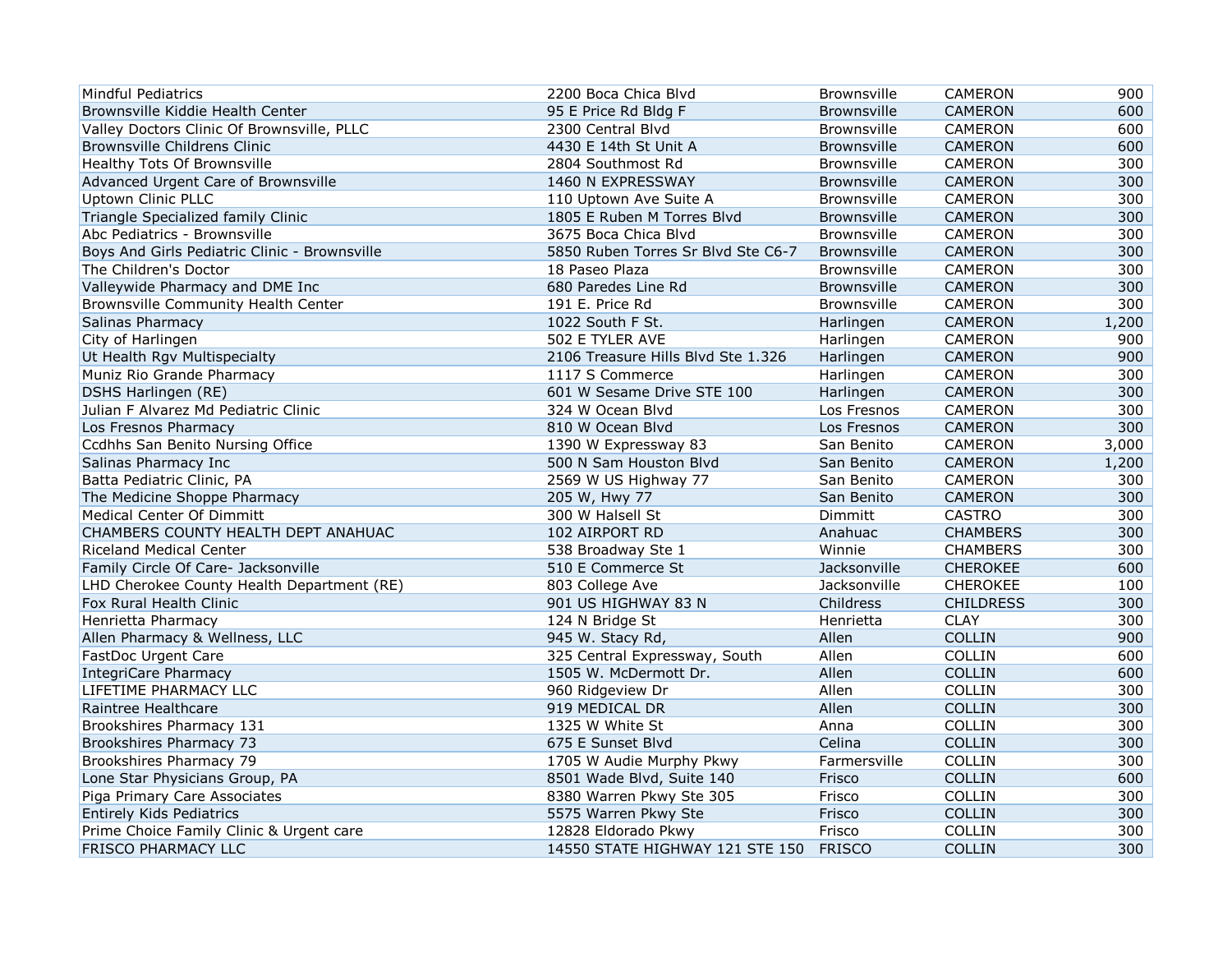| <b>Collin County Healthcare Services</b>   | 825 N Mcdonald St Ste 145          | McKinney      | COLLIN          | 4,500  |
|--------------------------------------------|------------------------------------|---------------|-----------------|--------|
| Collin Medical & Wellness Group            | 307 S MCDONALD ST STE 500          | McKinney      | <b>COLLIN</b>   | 900    |
| MCKINNEY ABC PEDIATRICS                    | 5333 W. UNIVERSITY DR              | McKinney      | <b>COLLIN</b>   | 300    |
| QUALITY FAMILY HEALTH CARE CLINIC PLLC     | 10101 WESTRIDGE BLVD STE 101       | McKinney      | <b>COLLIN</b>   | 300    |
| Ann H. Snyder, Md, Pa                      | 4561 Medical Center Drive          | McKinney      | COLLIN          | 300    |
| FIBI Pharmacy LLC                          | 1411 N CUSTER RD STE 600           | McKinney      | <b>COLLIN</b>   | 300    |
| A Bright Future Pediatrics                 | 7211 PRESTON RD # T3700            | <b>PLANO</b>  | COLLIN          | 900    |
| spring creek pharmacy                      | 4666 mcdermott road                | Plano         | <b>COLLIN</b>   | 300    |
| Norman M. Minsky, M.D.                     | 3804 W 15th St Ste 205             | Plano         | COLLIN          | 300    |
| Seven Hills Pediatrics                     | 6853 Coit Rd                       | Plano         | <b>COLLIN</b>   | 300    |
| Syeda Sultana Ahmad, Md                    | 1007 20th St                       | Plano         | <b>COLLIN</b>   | 300    |
| <b>CCPN Plano PC</b>                       | 4001 W 15TH ST STE 350             | Plano         | <b>COLLIN</b>   | 300    |
| Pediatric Specialists of Plano             | 3405 MIDWAY RD STE 650             | Plano         | <b>COLLIN</b>   | 300    |
| Chelsea Pharmacy                           | 3304 Coit Road                     | Plano         | <b>COLLIN</b>   | 300    |
| FRISCORX AND COMPOUNDING LLC               | 5933 Dallas Pkwy                   | Plano         | COLLIN          | 300    |
| Medicineers at USPharmaceutica             | 5969 Dallas Parkway                | Plano         | COLLIN          | 300    |
| Nova Health                                | 1408 SUMMIT AVE STE 2              | Plano         | <b>COLLIN</b>   | 300    |
| JMTI Inc                                   | 5700 Tennyson Parkway              | Plano         | <b>COLLIN</b>   | 300    |
| Just Shots PLLC                            | 500 N. Central Expressway,         | Plano         | <b>COLLIN</b>   | 300    |
| Windhaven Pediatrics                       | 6300 W PARKER RD STE 324           | Plano         | <b>COLLIN</b>   | 300    |
| Childrens Medical Center Plano             | 7601 Preston Rd                    | Plano         | COLLIN          | 300    |
| Md Kids Pediatrics - Prosper               | 321 N Preston Rd                   | Prosper       | COLLIN          | 300    |
| <b>Starcare Pharmacy</b>                   | 321 N Preston Rd Ste B             | Prosper       | <b>COLLIN</b>   | 300    |
| Mom's Choice Mobile Healthcare             | 4261 E. University Dr., Ste 30-177 | Prosper       | <b>COLLIN</b>   | 300    |
| <b>Mathieu Pediatrics</b>                  | 3601 Northstar Rd                  | Richardson    | COLLIN          | 300    |
| Poole Pediatrics, P.A.                     | 3601 Northstar Rd                  | Richardson    | <b>COLLIN</b>   | 300    |
| <b>CURE RX LLC</b>                         | 3990 LAKEWAY DR                    | Wylie         | COLLIN          | 300    |
| COLUMBUS LOCAL PHARMACY                    | 109 Shult Dr.                      | Columbus      | <b>COLORADO</b> | 300    |
| Comal County Public Health Office (Re)     | 1297 CHURCHILL DR STE 102          | New Braunfels | <b>COMAL</b>    | 500    |
| Christus Trinity Clinic Hill Country Landa | 774 Landa St                       | New Braunfels | <b>COMAL</b>    | 300    |
| SIGMA PHARMACY                             | 1312 E COMMON ST STE 402           | New Braunfels | Comal           | 300    |
| Comanche County Medical Center             | 10201 Highway 16                   | Comanche      | COMANCHE        | 300    |
| Brookshires Pharmacy 93                    | 400 W Central Ave                  | Comanche      | COMANCHE        | 300    |
| Cooke County Medical Center                | 801 N Grand Ave                    | Gainesville   | COOKE           | 300    |
| Coryell Health Medical Clinic              | 1507 W MAIN ST                     | Gatesville    | CORYELL         | 300    |
| Coon Memorial Hospital                     | 1411 Denver Ave                    | Dalhart       | <b>DALLAM</b>   | 300    |
| Semper Healthcare Services                 | 15080 E Beltwood Parkway           | Addison       | <b>DALLAS</b>   | 300    |
| <b>GENERX DISCOUNT PHARMACY</b>            | 1235 S JOSEY LN                    | Carrollton    | <b>DALLAS</b>   | 300    |
| Essential Care Diagnostic Services, LLC    | 610 Upton Blvd                     | Cedar Hill    | <b>DALLAS</b>   | 900    |
| Coppell Associates In Family Medicine, Pa  | 848 S Denton Tap Rd Ste 100        | Coppell       | <b>DALLAS</b>   | 600    |
| <b>Childgrove Pediatrics</b>               | 150 S Denton Tap Rd Ste 116        | Coppell       | <b>DALLAS</b>   | 300    |
| Mark9 Health Pllc Dba Mark9 Pediatrics     | 165 Sh 121                         | Coppell       | <b>DALLAS</b>   | 300    |
| Parkland Hospital                          | 5223 Tex Oak Avenue                | Dallas        | <b>DALLAS</b>   | 10,200 |
| Forest Lane Pediatrics - Dallas            | 7777 Forest Lane                   | <b>Dallas</b> | <b>DALLAS</b>   | 9,000  |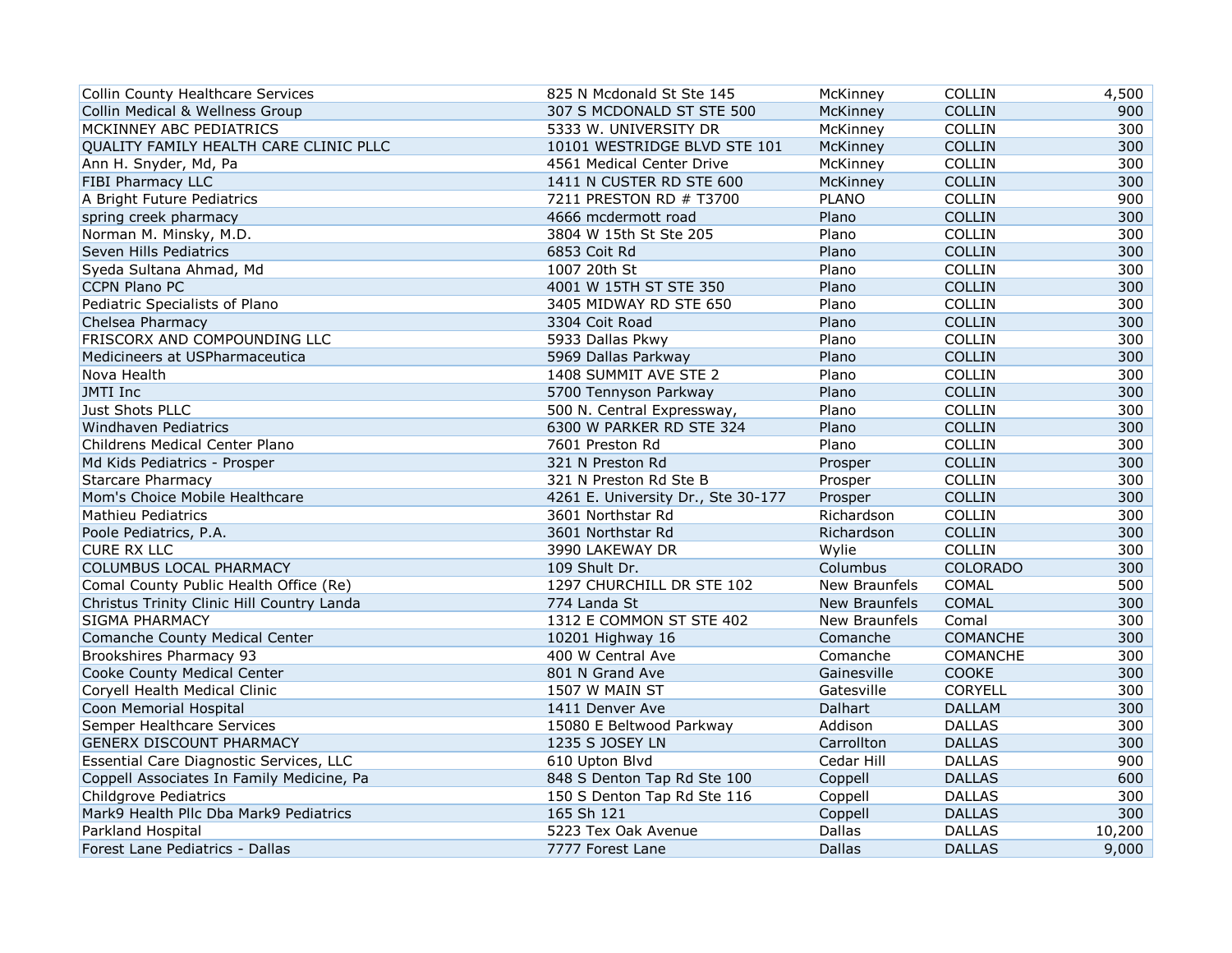| Md Kids Pediatrics- Saner                        | 3201 W Saner Ave                         | Dallas        | <b>DALLAS</b> | 8,700 |
|--------------------------------------------------|------------------------------------------|---------------|---------------|-------|
| LHD Dallas County Health And Human Services (Re) | 2377 N Stemmons Fwy                      | <b>Dallas</b> | <b>DALLAS</b> | 6,900 |
| C Daryl Curry Md                                 | 1411 N Beckley Ave                       | <b>Dallas</b> | <b>DALLAS</b> | 3,000 |
| Matthew S Muller MD PA                           | 5722 Meadowcrest Dr                      | <b>Dallas</b> | <b>DALLAS</b> | 2,700 |
| UT Southwestern Medical Center                   | 5151 HARRY HINES BLVD                    | Dallas        | <b>DALLAS</b> | 1,800 |
| <b>Texas Allergy Center</b>                      | 411 N Washington Avenue                  | <b>Dallas</b> | <b>DALLAS</b> | 1,500 |
| Md Kids Pediatrics - Dallas                      | 655 W Illinois Ave Ste 916               | Dallas        | <b>DALLAS</b> | 900   |
| Baylor University Med Cntr Dallas                | 3500 Gaston Ave                          | <b>Dallas</b> | <b>DALLAS</b> | 600   |
| Priority Health Center                           | 3535 N Buckner Blvd Ste 100              | Dallas        | <b>DALLAS</b> | 600   |
| <b>Park Cities Pediatrics</b>                    | 8215 Westchester Drive                   | <b>Dallas</b> | <b>DALLAS</b> | 600   |
| <b>Clinical Pediatrics Associates</b>            | 8355 WALNUT HILL                         | Dallas        | <b>DALLAS</b> | 600   |
| Hampton Apothecary Lp                            | 2701 S Hampton Rd. Ste 100               | <b>Dallas</b> | <b>DALLAS</b> | 600   |
| Carpe Diem Health PLLC                           | 17762 Preston Road                       | Dallas        | <b>DALLAS</b> | 600   |
| Baylor Scott & White Pharmacy #101               | 3600 Gaston Avenue                       | <b>Dallas</b> | <b>DALLAS</b> | 600   |
| <b>Hatcher Station Health Center</b>             | 4600 Scyene Rd                           | Dallas        | <b>DALLAS</b> | 600   |
| Prime Care Health Solutions Llc                  | 13601 Preston Rd # 520                   | <b>Dallas</b> | <b>DALLAS</b> | 300   |
| Touch of Grace Family Medicine                   | 4305 W Wheatland Rd                      | Dallas        | <b>DALLAS</b> | 300   |
| Forest Clinica Familiar                          | 9550 Forest Ln                           | <b>Dallas</b> | <b>DALLAS</b> | 300   |
| Martin Luther King Jr Family Clinic, Inc         | 2922B Martin Luther King Jr Blvd         | Dallas        | <b>DALLAS</b> | 300   |
| Parkland Employee Physicians Office              | 7920 Elmbrook Dr Ste 120                 | <b>Dallas</b> | <b>DALLAS</b> | 300   |
| At Home Pediatrics, PLLC                         | 4311 Oak Lawn Ave                        | Dallas        | <b>DALLAS</b> | 300   |
| <b>Greater North Texas Pediatrics</b>            | 12200 Park Central Dr Ste 225            | <b>Dallas</b> | <b>DALLAS</b> | 300   |
| Superhero Pediatrics, PLLC                       | 10925 Estate Ln Ste W302                 | Dallas        | <b>DALLAS</b> | 300   |
| Kelly L Wimberly MD                              | 17101 Preston Rd Ste 200                 | <b>Dallas</b> | <b>DALLAS</b> | 300   |
| <b>Mednax Tots Clinic</b>                        | 712 N Washington                         | Dallas        | <b>DALLAS</b> | 300   |
| Albert G Karam MD PA                             | 12200 PARK CENTRAL DR STE 405B, S Dallas |               | <b>DALLAS</b> | 300   |
| <b>Onsite Dentistry</b>                          | 10210 N Central Expressway               | Dallas        | <b>DALLAS</b> | 300   |
| Paradigm Family Health                           | 6301 Gaston Ave                          | <b>Dallas</b> | <b>DALLAS</b> | 300   |
| William R. Lumry, MD, PA                         | 10100 N. Central Expressway              | Dallas        | <b>DALLAS</b> | 300   |
| ProSalutem                                       | 11882 Greenville Avenue                  | <b>Dallas</b> | <b>DALLAS</b> | 300   |
| Clinica Mi Doctor                                | 8112 Spring Valley Rd                    | <b>Dallas</b> | <b>DALLAS</b> | 300   |
| Md Family Marsh - Dallas - 9991 Marsh Ln         | 9991 Marsh Ln                            | <b>Dallas</b> | <b>DALLAS</b> | 300   |
| Clinicas Mi Doctor #9                            | 9753 Webb Chapel Rd Ste 900              | Dallas        | <b>DALLAS</b> | 300   |
| Neighborcare Clinic                              | 2261 Singleton Blvd Ste 101              | <b>Dallas</b> | <b>DALLAS</b> | 300   |
| Plaza Apothecary Pllc                            | 600 N Pearl St                           | Dallas        | <b>DALLAS</b> | 300   |
| Cash Saver Pharmacy 19                           | 2130 E Ledbetter Dr                      | <b>Dallas</b> | <b>DALLAS</b> | 300   |
| CHC Care Specialty Pharmacy And Consultants LLC  | 14211 Coit rd                            | <b>Dallas</b> | <b>DALLAS</b> | 300   |
| Dougherty's Pharmacy                             | 5959 Royal Ln Ste 515                    | Dallas        | <b>DALLAS</b> | 300   |
| JAMMZ Chemists LLC dba Cedra Pharmacy            | 9669 North Central Expressway            | Dallas        | <b>DALLAS</b> | 300   |
| Revive Whole Life Solutions                      | 8035 E R L THORNTON FWY STE 500          | <b>DALLAS</b> | <b>DALLAS</b> | 300   |
| Elitemed Laboratories, LLC                       | 14468 Midway Rd                          | Dallas        | <b>DALLAS</b> | 300   |
| Redbird Youth And Family Center                  | 3803 Boulder Dr                          | <b>Dallas</b> | <b>DALLAS</b> | 300   |
| Childrens Medical Center Of Dallas               | 1935 MEDICAL DISTRICT DRIVE              | <b>DALLAS</b> | <b>DALLAS</b> | 300   |
| First Baptist Medical Center Dallas              | 8111 Meadow Road                         | <b>Dallas</b> | <b>DALLAS</b> | 300   |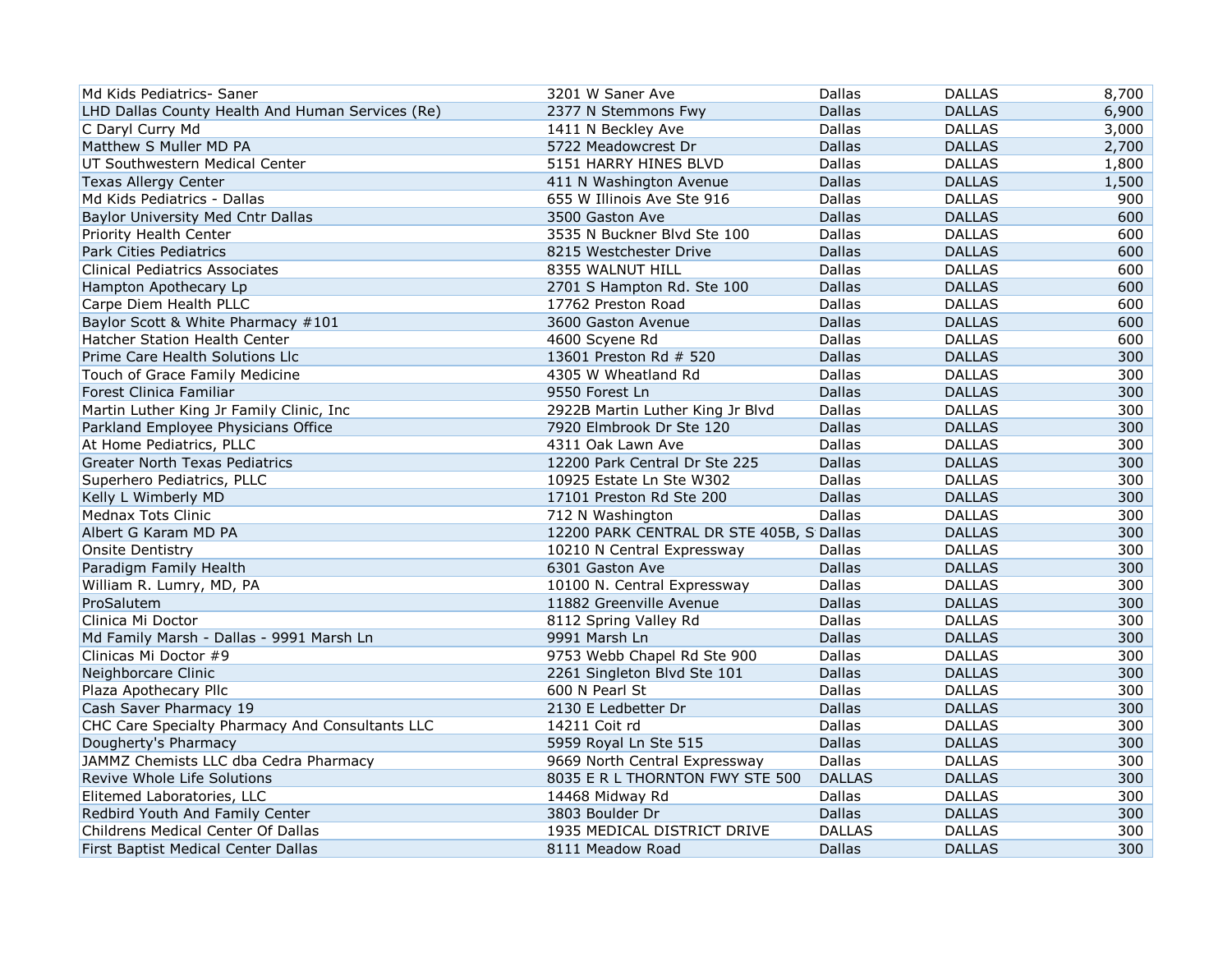| Los Barrios Unidos Community Clinic - Dallas 2               | 3111 Sylvan Ave                  | Dallas               | <b>DALLAS</b> | 300   |
|--------------------------------------------------------------|----------------------------------|----------------------|---------------|-------|
| Healing Hands Ministries Vickery                             | 5750 Pineland Dr Ste 150         | <b>Dallas</b>        | <b>DALLAS</b> | 300   |
| Los Barrios Unidos Community Clinic                          | 4732 W. Illinois Ave.            | <b>Dallas</b>        | <b>DALLAS</b> | 300   |
| Brother Bills Helping Hand                                   | 3906 N. Westmoreland Rd.         | <b>Dallas</b>        | <b>DALLAS</b> | 300   |
| Deharo Saldivar Pediatric Clinic                             | 1400 N Westmoreland Rd Ste 100   | <b>Dallas</b>        | <b>DALLAS</b> | 300   |
| Vickery Health Center                                        | 8224 Park Ln Ste 130             | <b>Dallas</b>        | <b>DALLAS</b> | 300   |
| Healing Hands Ministries Pediatric Health Center Vickery     | 5750 Pineland Drive Dallas, Tx   | Dallas               | <b>DALLAS</b> | 300   |
| Whiterock Medical Center                                     | 7331 Gaston Ave                  | <b>Dallas</b>        | <b>DALLAS</b> | 100   |
| BotW Health Inc.                                             | 12879 Josey Ln                   | Farmers Branch       | <b>DALLAS</b> | 300   |
| Lhd Garland (City Of) Health Dept (Re)                       | 206 Carver Dr                    | Garland              | <b>DALLAS</b> | 6,000 |
| Dr. Jyoti Jain                                               | 6448 Broadway Blvd               | Garland              | <b>DALLAS</b> | 600   |
| Suresh Kukreja Md                                            | 2241 Peggy Lane                  | Garland              | <b>DALLAS</b> | 300   |
| Pediatric Clinic Of Garland                                  | 610 W Centerville Rd Ste 100     | Garland              | <b>DALLAS</b> | 300   |
| Md Kids Pediatrics - Garland                                 | 3050 S 1st St Ste 209            | Garland              | <b>DALLAS</b> | 300   |
| Patient Place - Garland 1                                    | 2636 W Walnut St Ste 100         | Garland              | <b>DALLAS</b> | 300   |
| Texans Health & Wellness Center                              | 4125 Broadway Blvd.              | Garland              | <b>DALLAS</b> | 300   |
| MedStork Rx, LLC                                             | 1413 E INTERSTATE 30             | Garland              | <b>DALLAS</b> | 300   |
| CareChoice Pharmacy LLC                                      | 813 N Jupiter Rd                 | Garland              | <b>DALLAS</b> | 300   |
| GATEWOOD PHARMACY PLLC                                       | 4402 BROADWAY BLVD STE 6A        | Garland              | <b>DALLAS</b> | 300   |
| Mi Doctor #13 Grand Prairie                                  | 410 E Pioneer Pkwy Ste 300       | <b>Grand Prairie</b> | <b>DALLAS</b> | 300   |
| Quick health care Services                                   | 701 DALWORTH ST # 2B             | <b>Grand Prairie</b> | <b>DALLAS</b> | 300   |
| E Carlyle Smith Jr Health Center                             | 801 Conover Dr                   | <b>Grand Prairie</b> | <b>DALLAS</b> | 300   |
| CLINICAL PEDIATRIC ASSOCIATES OF IRVING&LAS COLINA           | 7200 STATE HWY 161               | Irving               | <b>DALLAS</b> | 900   |
| Baylor Scott And White Medical Center - Irving               | 1901 N Macarthur Blvd            | Irving               | <b>DALLAS</b> | 300   |
| Md Family-Irving Heights                                     | 1111 S Irving Heights Dr Ste 120 | Irving               | <b>DALLAS</b> | 300   |
| <b>Macarthur Pediatrics</b>                                  | 3501 N MACARTHUR BLVD STE 450    | Irving               | <b>DALLAS</b> | 300   |
| Irving Health Center-Parkland Health and Hospital System     | 1800 N Britain Rd                | Irving               | <b>DALLAS</b> | 300   |
| Pediatric Clinic Of Mesquite                                 | 3230 INTERSTATE 30               | <b>MESQUITE</b>      | <b>DALLAS</b> | 900   |
| Texas Physician Primary Care Old Town Pediatrics Of Mesquite | 502 W Kearney St Ste 700         | Mesquite             | <b>DALLAS</b> | 300   |
| Vital Family Practice Center                                 | 1900 Oates Dr                    | Mesquite             | <b>DALLAS</b> | 300   |
| Alchemy 333, LLC                                             | 670 W. Arapaho Rd.               | Richardson           | <b>DALLAS</b> | 300   |
| Pediatric Clinic Of Rockwall                                 | 9812 Lakeview Pkwy               | Rowlett              | <b>DALLAS</b> | 300   |
| Hansaba LLC                                                  | 5624 Highway 78                  | Sachse               | <b>DALLAS</b> | 300   |
| Super 1 Pharmacy 649                                         | 125 Hall Rd                      | Seagoville           | <b>DALLAS</b> | 300   |
| Pediatric Clinic Of Sunnyvale                                | 2820 N Belt Line Rd              | Sunnyvale            | <b>DALLAS</b> | 300   |
| Crown Pharmacy LLC                                           | 26795 us hwy380 e                | Aubrey               | <b>DENTON</b> | 300   |
| Livewell International Health, Inc.                          | 4070 State Hwy 121               | Carrollton           | <b>DENTON</b> | 600   |
| Castle Hills Pediatrics                                      | 1821 Golden Trail Court          | Carrollton           | <b>DENTON</b> | 300   |
| Little Lantern Clinic                                        | 4541 N Josey Ln                  | Carrollton           | <b>DENTON</b> | 300   |
| Md Kids Pediatrics Carrolton                                 | 3044 Old Denton Rd Ste 138       | Carrollton           | <b>DENTON</b> | 300   |
| LHD Denton County Public Health (RE)                         | 535 S. Loop 288                  | Denton               | <b>DENTON</b> | 8,100 |
| Vivmeds Pharmacy Corporation                                 | 3303 Unicorn Lake Blvd           | Denton               | <b>DENTON</b> | 1,200 |
| Community Pharmacy - Denton - 4400 Teasley Lane              | 4400 Teasley Lane                | Denton               | <b>DENTON</b> | 600   |
| <b>Community Pharmacy</b>                                    | 3001 Fm 2181                     | Denton               | <b>DENTON</b> | 600   |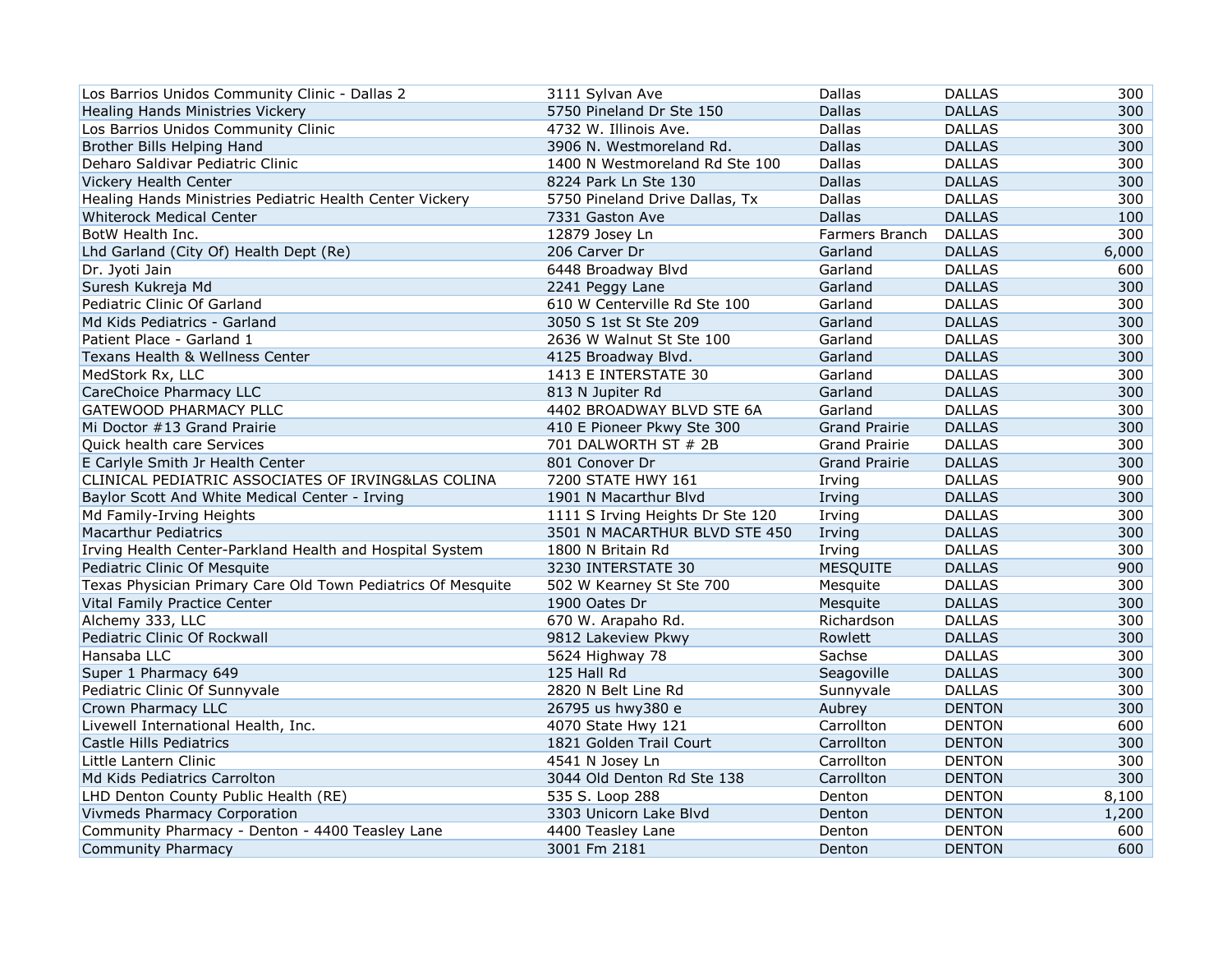| Health Services Of North Texas                    | 4304 Mesa Dr                  | Denton          | <b>DENTON</b>   | 400    |
|---------------------------------------------------|-------------------------------|-----------------|-----------------|--------|
| <b>CCPN North Denton</b>                          | 2530 Scripture St             | Denton          | <b>DENTON</b>   | 300    |
| Md Family Clinic - Denton                         | 1306 Teasley Ln               | Denton          | <b>DENTON</b>   | 300    |
| Md Pediatrics - Fm                                | 2560 Central Park Ave Ste 195 | Flower Mound    | <b>DENTON</b>   | 600    |
| Pediatric Associates Of Frisco                    | 9191 Kyser Way Ste 405        | Frisco          | <b>DENTON</b>   | 600    |
| William A Paruolo MD PA                           | 255 W. Lebanon                | Frisco          | <b>DENTON</b>   | 600    |
| Tlc Pediatrics Of Frisco                          | 11700 Teel Pkwy               | Frisco          | <b>DENTON</b>   | 300    |
| Frisco Apothecary Lp                              | 3010 Legacy Dr.               | Frisco          | <b>DENTON</b>   | 300    |
| LIFETIME PHARMACY                                 | 255 W LEBANON STE 200         | Frisco          | <b>DENTON</b>   | 300    |
| Driven MD, PLLC                                   | 8501 Wade Blvd                | Frisco          | <b>DENTON</b>   | 300    |
| Marla R. Conger Md, Pa, Dba Kids First Pediatrics | 2200 Village Pkwy             | Lewisville      | <b>DENTON</b>   | 300    |
| Lake Lewisville Pediatrics                        | 2141 S Edmonds Ln             | Lewisville      | <b>DENTON</b>   | 300    |
| Mi Doctor - Lewisville                            | 701 S Stemmons Fwy Ste 260    | Lewisville      | <b>DENTON</b>   | 300    |
| Pediplace - Lewisville                            | 502 S OLD ORCHARD LN          | Lewisville      | <b>DENTON</b>   | 300    |
| AJIJO INC dba Luxe Med Compounding                | 560 WEST MAIN ST              | Lewisville      | <b>DENTON</b>   | 300    |
| community pharmacy                                | 1301 Justin Rd.               | Lewisville      | <b>DENTON</b>   | 300    |
| <b>Greenbriar Pharmacy</b>                        | 250 E FM 2449                 | Ponder          | <b>DENTON</b>   | 300    |
| GeneIQ LLC                                        | 3716 Standridge Drive         | The Colony      | <b>DENTON</b>   | 5,100  |
| Ccpn Lewisville                                   | 1600 Fm 544 Ste 100           | The Colony      | <b>DENTON</b>   | 300    |
| Cuero Regional Hospital                           | 2550 N Esplanade St           | Cuero           | <b>DEWITT</b>   | 20     |
| The Children's Clinic of Dimmit and Zavala, P.A.  | 403 S. 7th Street             | Carrizo Springs | <b>DIMMIT</b>   | 900    |
| <b>SAN DIEGO PHARMACY</b>                         | 500 S Dr EE Dunlap st         | San Diego       | <b>DUVAL</b>    | 50     |
| Brookshires Pharmacy 99                           | 1010 Avenue E                 | Cisco           | <b>EASTLAND</b> | 300    |
| Sunflower Rx                                      | 700 N Grant Ave Ste 150       | Odessa          | <b>ECTOR</b>    | 300    |
| Lhd Ector County Health Department (Re)           | 221 N Texas Ave               | Odessa          | <b>ECTOR</b>    | 300    |
| <b>Medical Center Hospital</b>                    | 500 W 4th St                  | Odessa          | <b>ECTOR</b>    | 300    |
| Immunize El Paso Eastside                         | 1580 George Dieter Dr Ste 103 | El Paso         | EL PASO         | 30,000 |
| Immunize El Paso-Downtown                         | 513 W San Antonio Ave Ste B   | El Paso         | <b>EL PASO</b>  | 22,200 |
| Immunize El Paso                                  | 6292 Trowbridge Dr            | El Paso         | EL PASO         | 22,200 |
| City of El Paso Fire Department                   | 301 GEORGE PERRY BLVD         | El Paso         | EL PASO         | 10,200 |
| El Paso Children's Hospital                       | 4845 Alameda Ave              | El Paso         | EL PASO         | 2,400  |
| The Hospitals of Providence Memorial Campus       | 2001 N Oregon St              | El Paso         | <b>EL PASO</b>  | 2,100  |
| El Paso Pediatric Associates, P.A.                | 1160 SADDLE BRONC DR          | El Paso         | EL PASO         | 1,800  |
| Md Kids Pediatrics Lomaland                       | 1570 Lomaland Dr Ste A        | El Paso         | EL PASO         | 1,200  |
| ROBERTO CANALES, M.D., P.A.                       | 1733 CURIE DRIVE, SUITE 103   | El Paso         | <b>EL PASO</b>  | 1,200  |
| Dshs Phr 9 /10 Hq - El Paso (Re)                  | 401 E Franklin Ave Ste 210    | El Paso         | EL PASO         | 1,200  |
| Umc Neighborhood Healthcare Center West           | 6600 N Desert Blvd            | El Paso         | EL PASO         | 1,200  |
| <b>Umc Nhc East</b>                               | 1521 Joe Battle Blvd.         | El Paso         | <b>EL PASO</b>  | 1,200  |
| SISD Employee Health Clinic                       | 11950 BOB MITCHELL DR         | El Paso         | EL PASO         | 900    |
| Roberto Canales Md Pa - El Paso 2                 | 2295 Trawood Dr Ste C         | El Paso         | EL PASO         | 900    |
| Akai Comprehensive Pediatrics                     | 1900 N Mesa St                | El Paso         | EL PASO         | 600    |
| M&C Children's Clinic                             | 11800 Montana Ave             | El Paso         | <b>EL PASO</b>  | 600    |
| Chez Therese Medical Center, P.A.                 | 6955 N mesa. suite 101        | El Paso         | <b>EL PASO</b>  | 600    |
| Nicolas Rich Md                                   | 2900 N Kansas St              | El Paso         | <b>EL PASO</b>  | 600    |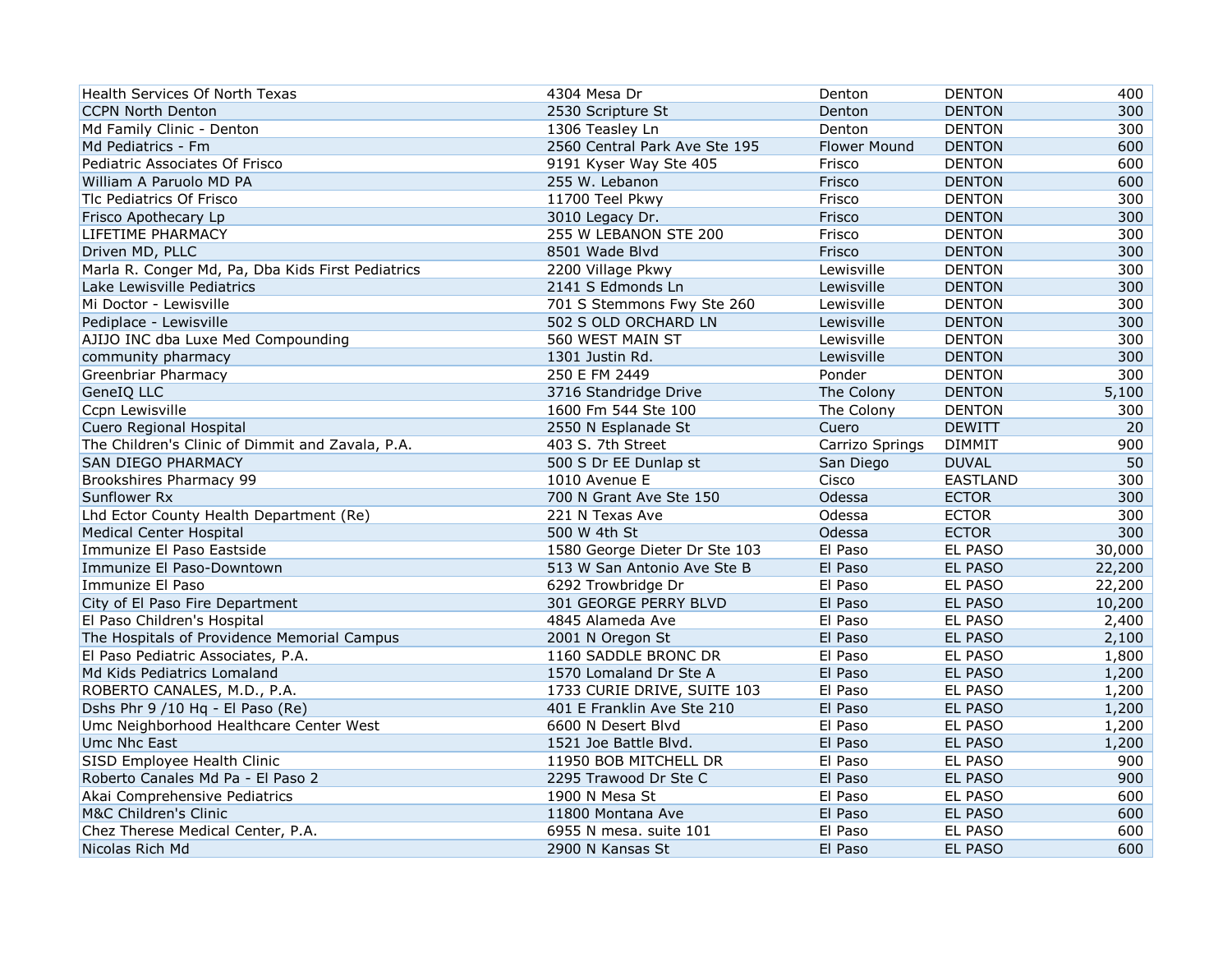| Umc El Paso Clinic Ysleta                            | 300 S Zaragoza Rd             | El Paso       | <b>EL PASO</b>   | 600   |
|------------------------------------------------------|-------------------------------|---------------|------------------|-------|
| Texas Tech University Health Sciences Center El Paso | 4801 Alberta Ave Ste A02      | El Paso       | <b>EL PASO</b>   | 600   |
| Children's Pediatric Practice                        | 6901 Helen Of Troy            | El Paso       | EL PASO          | 300   |
| Southwest Urgent Care Center                         | 2030 N Mesa St                | El Paso       | <b>EL PASO</b>   | 300   |
| NYQUIST IMAGING, LLC                                 | 7248 Copper Trail Ave         | El Paso       | <b>EL PASO</b>   | 300   |
| Pediatric Partners El Paso                           | 1390 George Dieter Dr         | El Paso       | <b>EL PASO</b>   | 300   |
| Sun City Kidz Clinic                                 | 3917 N Mesa St                | El Paso       | EL PASO          | 300   |
| Paul C. Nowak. Md. F.A.A.P. Pediatrics               | 1800 N Mesa St                | El Paso       | <b>EL PASO</b>   | 300   |
| Family Medicine Associates of El Paso                | 9398 Viscount Blvd            | El Paso       | <b>EL PASO</b>   | 300   |
| Helena H. Liptakova Md Pllc                          | 10870 Gateway Blvd N Ste B    | El Paso       | <b>EL PASO</b>   | 300   |
| Pediatric Group Of Central El Paso - Zaragoza        | 1512 N Zaragoza Rd Ste A1     | El Paso       | <b>EL PASO</b>   | 300   |
| Pininos Pediatrics                                   | 4321 N Mesa St Ste B          | El Paso       | <b>EL PASO</b>   | 300   |
| Salud Y Vida Pa Gateway Cl                           | 6974 Gateway Blvd E Ste F     | El Paso       | EL PASO          | 300   |
| Centro San Vicente - El Paso                         | 8061 Alameda Ave              | El Paso       | EL PASO          | 300   |
| Project Vida Nafzger Health Clinic                   | 3612 Pera Avenue, Suite P1    | El Paso       | <b>EL PASO</b>   | 300   |
| Wellness Response Department-Speaking Rock/Ysleta    | 122 S. Pueblo Road            | El Paso       | <b>EL PASO</b>   | 300   |
| Umc El Paso Neighborhood Health Fabens               | 101 Potasio                   | Fabens        | EL PASO          | 300   |
| Sreebhavi PA                                         | 340 HAWKINS RUN               | Midlothian    | <b>ELLIS</b>     | 300   |
| Brookshires Pharmacy 69                              | 1400 E Main St                | Midlothian    | <b>ELLIS</b>     | 300   |
| Brookshires Pharmacy 108                             | 102 E OVILLA ROAD             | Red Oak       | <b>ELLIS</b>     | 300   |
| Waxahachie Pharmacy LLC                              | 401 N HIGHWAY 77              | Waxahachie    | <b>ELLIS</b>     | 1,200 |
| Tanglewood Pharmacy Inc                              | 2445 A Northwest Loop         | Stephenville  | <b>ERATH</b>     | 300   |
| Falls Community Hospital & Clinic                    | 322 Coleman St                | Marlin        | <b>FALLS</b>     | 200   |
| Brookshires Pharmacy 54                              | 2228 Island Byu               | Bonham        | <b>FANNIN</b>    | 300   |
| Apothecary of Medical Associates                     | 38 EAST AVE.                  | Schulenburg   | <b>FAYETTE</b>   | 300   |
| Ibn Sina Foundation Community Clinic                 | 16345 S Post Oak Rd           | Houston       | <b>FORT BEND</b> | 600   |
| Greenbusch Pharmacy                                  | 25757 Westheimer Pkwy         | Katy          | <b>FORT BEND</b> | 300   |
| <b>Acute Pediatrics</b>                              | 5205 S Mason Rd               | Katy          | <b>FORT BEND</b> | 300   |
| LIFE PHARMACY LLC                                    | 23541 WESTHEIMER PARKWAY #130 | Katy          | <b>FORT BEND</b> | 300   |
| <b>KAHN GARRISON</b>                                 | 5819 HIGHWAY 6 STE 330        | Missouri City | <b>FORT BEND</b> | 1,500 |
| <b>Blue Fish Pediatrics Sienna Plantation</b>        | 8780 Highway 6                | Missouri City | FORT BEND        | 600   |
| Kelsey-Seybold Clinic Sienna Plantation              | 7010 Highway 6                | Missouri City | <b>FORT BEND</b> | 600   |
| Glenn Lakes Pharmacy Inc                             | 3640 Glenn Lakes Ln           | Missouri City | <b>FORT BEND</b> | 600   |
| Mo City Apothecary LLC                               | 3708 Texas Parkway            | Missouri City | <b>FORT BEND</b> | 300   |
| Fort Bend Pediatrics                                 | 4646 Riverstone Blvd          | Missouri City | <b>FORT BEND</b> | 300   |
| Fort Bend Dental Associates, PLLC                    | 3717 TOWNSHIP LN              | MISSOURI CITY | <b>FORT BEND</b> | 300   |
| Sunrise Urgent Care Center                           | 24948 FM 1093                 | Richmond      | <b>FORT BEND</b> | 300   |
| Kelsey Seybold Clinic-Katy                           | 22121 Fm 1093 Rd              | Richmond      | <b>FORT BEND</b> | 300   |
| LHD FORT BEND COUNTY HEALTH DEPARTMENT (HHS) (RE)    | 4520 Reading Rd               | Rosenberg     | FORT BEND        | 3,000 |
| Quick Clinic Medical Center                          | 4114 Avenue H.                | Rosenberg     | <b>FORT BEND</b> | 600   |
| Pediatric Clinic Javier A. Gonzalez                  | 2307 4th St                   | Rosenberg     | FORT BEND        | 300   |
| Pharmacy 36 LLC                                      | 1310 1st Street               | Rosenberg     | <b>FORT BEND</b> | 300   |
| <b>TRS Health Inc</b>                                | 12805 Capricorn Street        | Stafford      | <b>FORT BEND</b> | 300   |
| <b>MediOAK Pharmacy LLC</b>                          | 3129 Highway 6                | Sugar Land    | <b>FORT BEND</b> | 1,200 |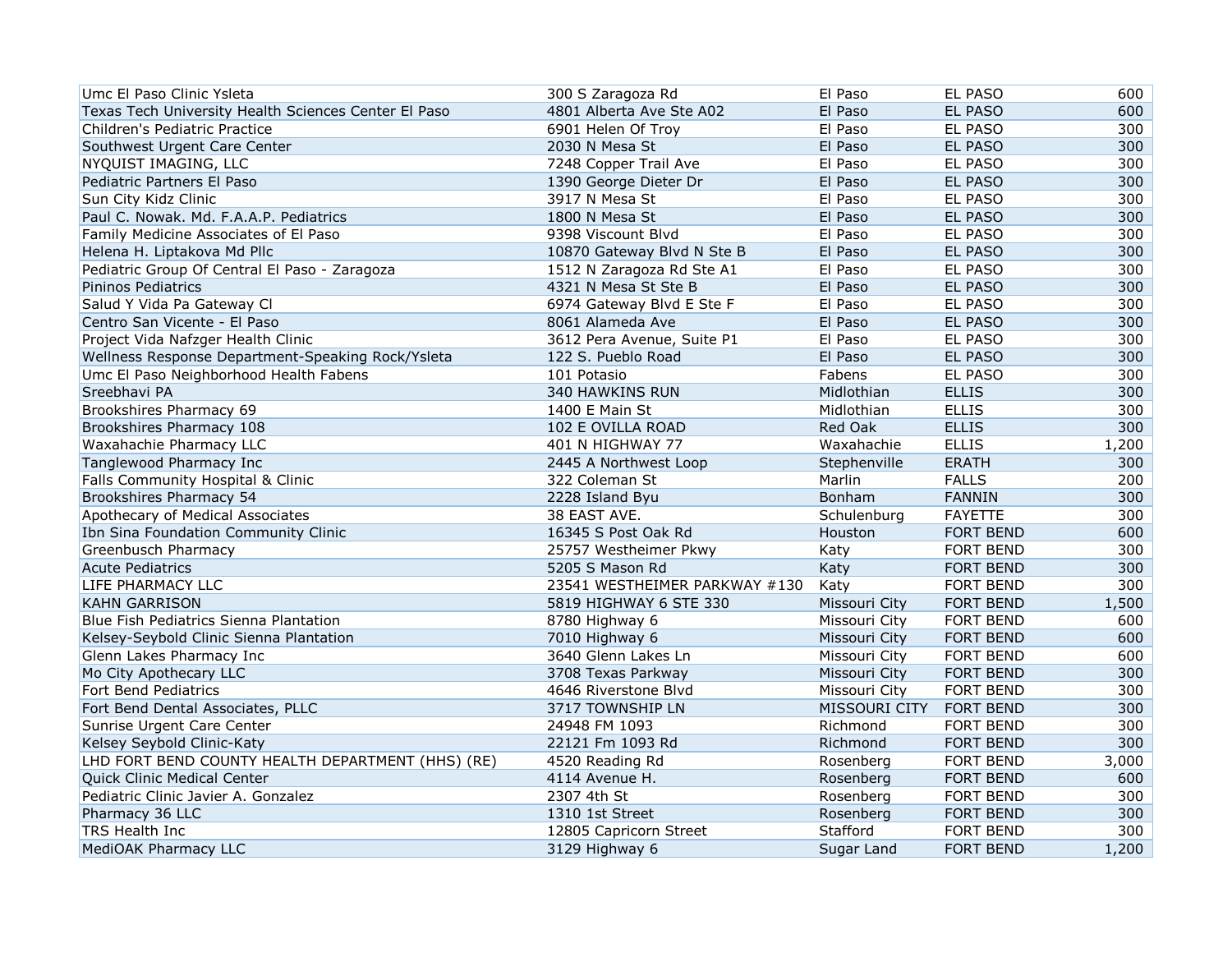| A&U Family Medicine                             | 17034 University Blvd          | Sugar Land        | FORT BEND        | 600   |
|-------------------------------------------------|--------------------------------|-------------------|------------------|-------|
| Eldridge Pointe Pediatrics                      | 126 Eldridge Rd Ste D          | Sugar Land        | <b>FORT BEND</b> | 600   |
| Kelsey Seybold Ft Bend Diagnostic Ctr           | 11555 University Blvd          | Sugar Land        | <b>FORT BEND</b> | 600   |
| Contents Trader Inc                             | 1403 Highway 6                 | Sugar Land        | FORT BEND        | 300   |
| Physicians At Sweetwater                        | 16659 Southwest Fwy Ste 301    | Sugar Land        | <b>FORT BEND</b> | 300   |
| Blue Fish Pediatrics - Sugar Land               | 17520 West Grand Parkway South | Sugar Land        | <b>FORT BEND</b> | 300   |
| Pucillo Family Practice                         | 1111 Hwy 6                     | Sugar Land        | <b>FORT BEND</b> | 300   |
| Voss Family Clinic, PLLC                        | 11920 S. Texas 6               | Sugar Land        | FORT BEND        | 300   |
| DeliverIt Pharmacy Inc.,                        | 13303 West Airport Blvd        | Sugar Land        | <b>FORT BEND</b> | 300   |
| Deliverit Pharmacy Infusion Center LLC          | 13303 West Airport Blvd        | Sugar Land        | <b>FORT BEND</b> | 300   |
| Community Health And Life Center, Pllc          | 17510 W Grand Pkwy S Ste 380   | Sugar Land        | FORT BEND        | 300   |
| Augusta Health PLLC                             | 12440 Emily court              | Sugar Land        | FORT BEND        | 100   |
| Frio Regional Primary Care & Urgent Care Clinic | 801 W Fm 117                   | Dilley            | <b>FRIO</b>      | 200   |
| <b>Bay Colony Pediatrics</b>                    | 2251 Fm 646 Rd W               | Dickinson         | <b>GALVESTON</b> | 1,200 |
| Bless You Allergy & Asthma                      | 1305 W Parkwood Ave            | Friendswood       | <b>GALVESTON</b> | 300   |
| University Of Texas Medical Branch Hospital     | 301 University Blvd            | Galveston         | <b>GALVESTON</b> | 6,000 |
| <b>Ball Teen Health Center</b>                  | 4115 Avenue O Ste 1016         | Galveston         | <b>GALVESTON</b> | 1,200 |
| Hitchcock Hometown Pharmacy LLC                 | 8719 Highway 6                 | Hitchcock         | <b>GALVESTON</b> | 300   |
| League City Integrated Pediatrics - 061457      | 2360 Gulf Fwy S Ste 100-C      | League City       | <b>GALVESTON</b> | 300   |
| LHD Galveston County Health District (RE)       | 9850 B Emmett F Lowry EXpy     | <b>Texas City</b> | <b>GALVESTON</b> | 1,200 |
| Coastal Health & Wellness                       | 9850 EMMETT F LOWRY EXPY       | <b>Texas City</b> | <b>GALVESTON</b> | 300   |
| <b>Sievers Medical Clinic</b>                   | 1110 Sarah DeWitt Dr.          | Gonzales          | <b>GONZALES</b>  | 300   |
| Texomacare Family Practice - Dension            | 5012 S US HIGHWAY 75 STE 225   | Denison           | <b>GRAYSON</b>   | 300   |
| Brookshires Pharmacy 127                        | 11205 N State Hwy 289          | Pottsboro         | <b>GRAYSON</b>   | 300   |
| Sherman Apothecary, LP                          | 1906 W US Highway 82           | Sherman           | <b>GRAYSON</b>   | 300   |
| <b>TEXOMA PHARMACY</b>                          | 140 W LAMBERTH RD              | Sherman           | <b>GRAYSON</b>   | 300   |
| Grayson County Health Department-Sherman        | 515 North Walnut St.           | Sherman           | Grayson          | 300   |
| Brookshire's Pharmacy 008                       | 747 Us Highway 259 N           | Kilgore           | <b>GREGG</b>     | 300   |
| Louis Morgan Drug 4                             | 110 Johnston St                | Longview          | <b>GREGG</b>     | 300   |
| Ancor Health Center Longview                    | 818 N 4th St                   | Longview          | <b>GREGG</b>     | 300   |
| 1st Choice Pediatrics                           | 1205 N. 6t St                  | Longview          | <b>GREGG</b>     | 300   |
| Super 1 Pharmacy 612                            | 1217 E Marshall Ave            | Longview          | <b>GREGG</b>     | 300   |
| Super 1 Pharmacy 632                            | 1800 S High St                 | Longview          | <b>GREGG</b>     | 300   |
| Brookshires Pharmacy 45                         | 3354 Gilmer Rd                 | Longview          | <b>GREGG</b>     | 300   |
| Paris Pediatric Clinic                          | 3150 Clarksville St            | Paris             | <b>GREGG</b>     | 600   |
| Brookshires Pharmacy 50                         | 200 W Us Highway 80            | <b>White Oak</b>  | <b>GREGG</b>     | 300   |
| Brookshires Pharmacy 6                          | 309 N La Salle St              | Navasota          | <b>GRIMES</b>    | 300   |
| Northeast Pediatric Associates - Sp             | 5000 Schertz Pkwy Bldg 200     | Schertz           | <b>GUADALUPE</b> | 600   |
| Kinder Haus Pediatrics                          | 5700 SCHERTZ PKWY              | <b>SCHERTZ</b>    | Guadalupe        | 300   |
| Cornerstone Pediatrics, Pa                      | 520 E Donegan St               | Seguin            | <b>GUADALUPE</b> | 300   |
| Guadalupe Regional Medical Center               | 1215 E Court                   | Seguin            | <b>GUADALUPE</b> | 300   |
| Covenant Hospital Plainview                     | 2601 Dimmitt Rd                | Plainview         | <b>HALE</b>      | 300   |
| Family Practice Rural Health Clinic             | 303 N Brown St                 | Hamilton          | <b>HAMILTON</b>  | 600   |
| Hansford County Hospital District (Hospital)    | 707 Roland St                  | Spearman          | <b>HANSFORD</b>  | 300   |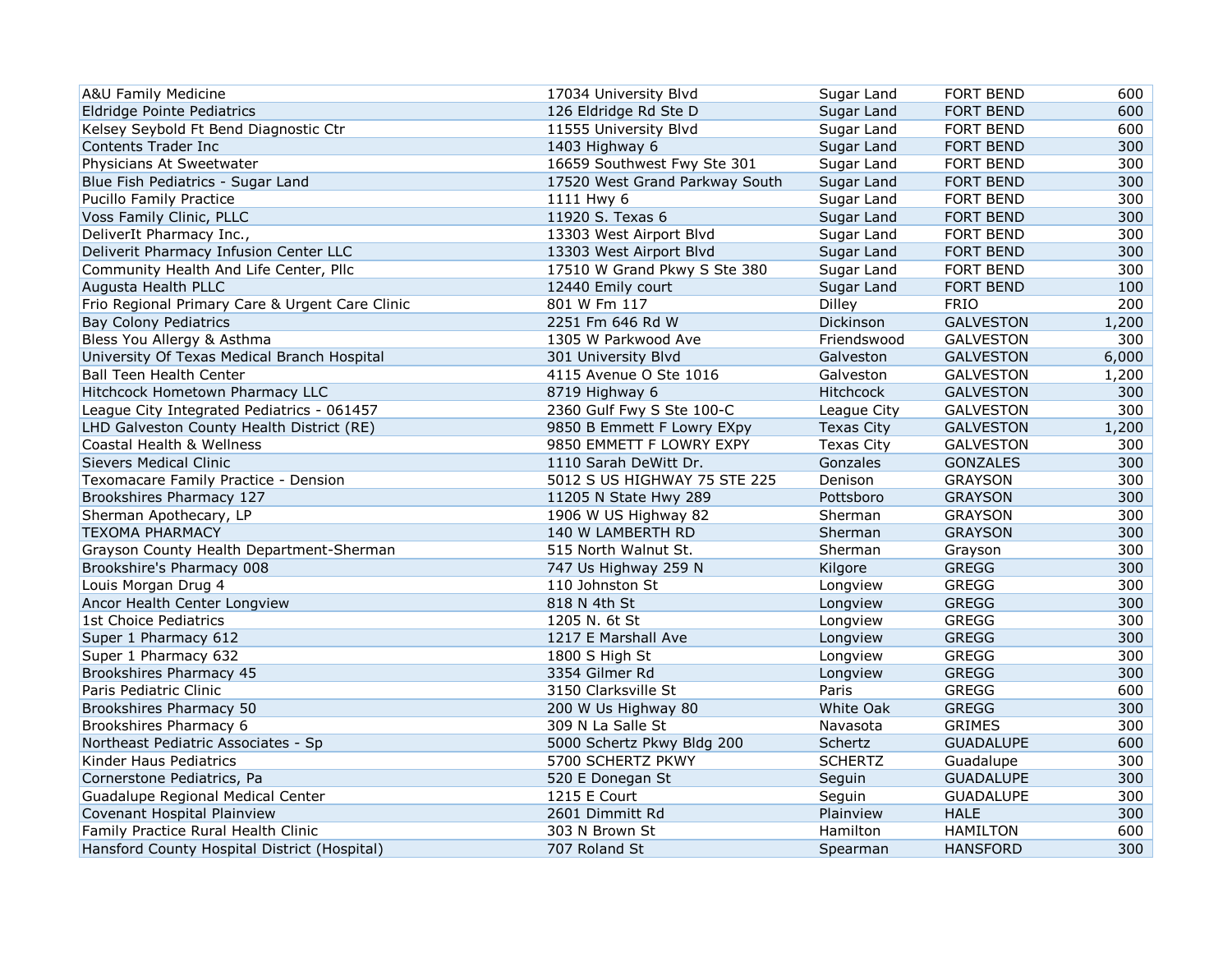| Hardeman County Clinic                         | 404 Mercer St                   | Quanah          | <b>HARDEMAN</b> | 300    |
|------------------------------------------------|---------------------------------|-----------------|-----------------|--------|
| Kelsey Seybold Clinic Baytown                  | 6300 Garth Rd Ste 200           | Baytown         | <b>HARRIS</b>   | 300    |
| <b>Baytown Family Clinic</b>                   | 1690 W BAKER RD STE B           | <b>BAYTOWN</b>  | <b>HARRIS</b>   | 300    |
| <b>Pure Pediatrics</b>                         | 6750 West Loop S                | <b>Bellaire</b> | <b>HARRIS</b>   | 300    |
| Pediatrics Of Southwest Houston                | 6700 West Loop S Ste 300        | <b>Bellaire</b> | <b>HARRIS</b>   | 300    |
| CHANNELVIEW PHARMACY LLC                       | 441 SHELDON RD.                 | Channelview     | <b>HARRIS</b>   | 300    |
| Md Kids Pediatrics- #34 Cypress                | 20403 Fm 529 Road Suite #200    | Cypress         | <b>HARRIS</b>   | 3,900  |
| Blue Fish Pediatrics Fairfield                 | 27700 Highway 290               | Cypress         | <b>HARRIS</b>   | 1,200  |
| Steeplechase Pediatrics Center - Houston       | 21216 Northwest Frwy            | Cypress         | <b>HARRIS</b>   | 300    |
| Ramsey Pediatric Center                        | 27700 Northwest Fwy             | Cypress         | <b>HARRIS</b>   | 300    |
| TIEH MEDICAL GROUP PLLC                        | 7025 N FRY RD                   | <b>CYPRESS</b>  | <b>HARRIS</b>   | 300    |
| Mtm Pharmacy                                   | 18918 Fm 529 Rd                 | Cypress         | <b>HARRIS</b>   | 300    |
| <b>Harvest Pharmacy</b>                        | 9740 BARKER CYPRESS RD          | Cypress         | <b>HARRIS</b>   | 300    |
| <b>TCH Main</b>                                | 6621 Fannin St                  | Houston         | <b>HARRIS</b>   | 10,500 |
| School Of Nursing - Main Building              | 1851 Crosspoint Ave.            | Houston         | <b>HARRIS</b>   | 9,600  |
| Lbj Hospital - Harris County Hospital District | 5656 Kelley St                  | Houston         | <b>HARRIS</b>   | 6,900  |
| <b>HCPH Main Office</b>                        | 2223 WEST LOOP S                | Houston         | <b>HARRIS</b>   | 4,800  |
| Blue Fish Pediatrics - Houston 1               | 915 Gessner Rd                  | Houston         | <b>HARRIS</b>   | 4,200  |
| Memorial Hermann Memorial City Medical Center  | 921 Gessner Rd                  | Houston         | <b>HARRIS</b>   | 4,200  |
| Texas Children's Hospital West Campus          | 18200 Katy Freeway              | Houston         | <b>HARRIS</b>   | 3,000  |
| United Memorial Medical Center                 | 510 West Tidwell Road           | Houston         | <b>HARRIS</b>   | 3,000  |
| Blue Fish Pediatrics - Houston 2               | 9530 HUFFMEISTER RD             | Houston         | <b>HARRIS</b>   | 2,700  |
| Houston Health Department Immunization Bureau  | 8000 N Stadium Dr               | Houston         | <b>HARRIS</b>   | 2,400  |
| Houston Methodist Hospital                     | 6565 Fannin St                  | Houston         | <b>HARRIS</b>   | 2,400  |
| Emergent Testing, LLC                          | 9703 Westheimer Road            | Houston         | <b>HARRIS</b>   | 1,800  |
| Cleveland E Odom                               | 5516 Lockwood Dr                | Houston         | <b>HARRIS</b>   | 1,800  |
| Legacy Community Health Pharmacy Montrose      | 1415 California Street          | Houston         | <b>HARRIS</b>   | 1,200  |
| Dr. Heena Thakkar                              | 1740 W 27th St Ste 305          | Houston         | <b>HARRIS</b>   | 1,200  |
| Bootin and Savrick Pediatric                   | 7501 Fannin                     | Houston         | <b>HARRIS</b>   | 1,200  |
| Kelsey Seybold Clinic - Houston 2              | 15655 Cypress Woods Medical Dr. | Houston         | <b>HARRIS</b>   | 1,200  |
| Dshs Hsr 6/5s Hq - Houston (Re)                | 5425 POLK ST                    | Houston         | <b>HARRIS</b>   | 1,200  |
| Ibn Sina Foundation Children's Clinic          | 11220 S Wilcrest Dr             | Houston         | <b>HARRIS</b>   | 1,200  |
| HOPE CLINIC                                    | 7001 corporate dr               | Houston         | <b>HARRIS</b>   | 1,200  |
| Randalls Pharmacy 2672                         | 18322 Clay Rd                   | Houston         | <b>HARRIS</b>   | 900    |
| <b>Custom Care Pharmacy</b>                    | 20320 NW Freeway                | Houston         | <b>HARRIS</b>   | 900    |
| <b>Bellaire Pediatrics</b>                     | 8250 Bellaire Blvd Ste 1        | Houston         | <b>HARRIS</b>   | 900    |
| Sunnyside Health Center                        | 4605 Wilmington St              | Houston         | <b>HARRIS</b>   | 900    |
| <b>COH Northside Health Center</b>             | 8523 N Arkansas St              | Houston         | <b>HARRIS</b>   | 900    |
| Sharpstown Health Services                     | 6201 Bonhomme Rd Ste 300S       | Houston         | <b>HARRIS</b>   | 900    |
| Ben Taub General Hospital                      | 1504 Taub Loop                  | Houston         | <b>HARRIS</b>   | 900    |
| <b>Broadway Clinic</b>                         | 900 Broadway St                 | Houston         | <b>HARRIS</b>   | 600    |
| Nw Cypress Pediatrics And Family Medicine      | 11240 Fm 1960 Rd W              | Houston         | <b>HARRIS</b>   | 600    |
| Lone Star Children's Medical Clinic            | 10375 Northwest Fwy             | Houston         | <b>HARRIS</b>   | 600    |
| Kelsey Seybold Clinic - Houston 1              | 1111 Augusta Dr                 | Houston         | <b>HARRIS</b>   | 600    |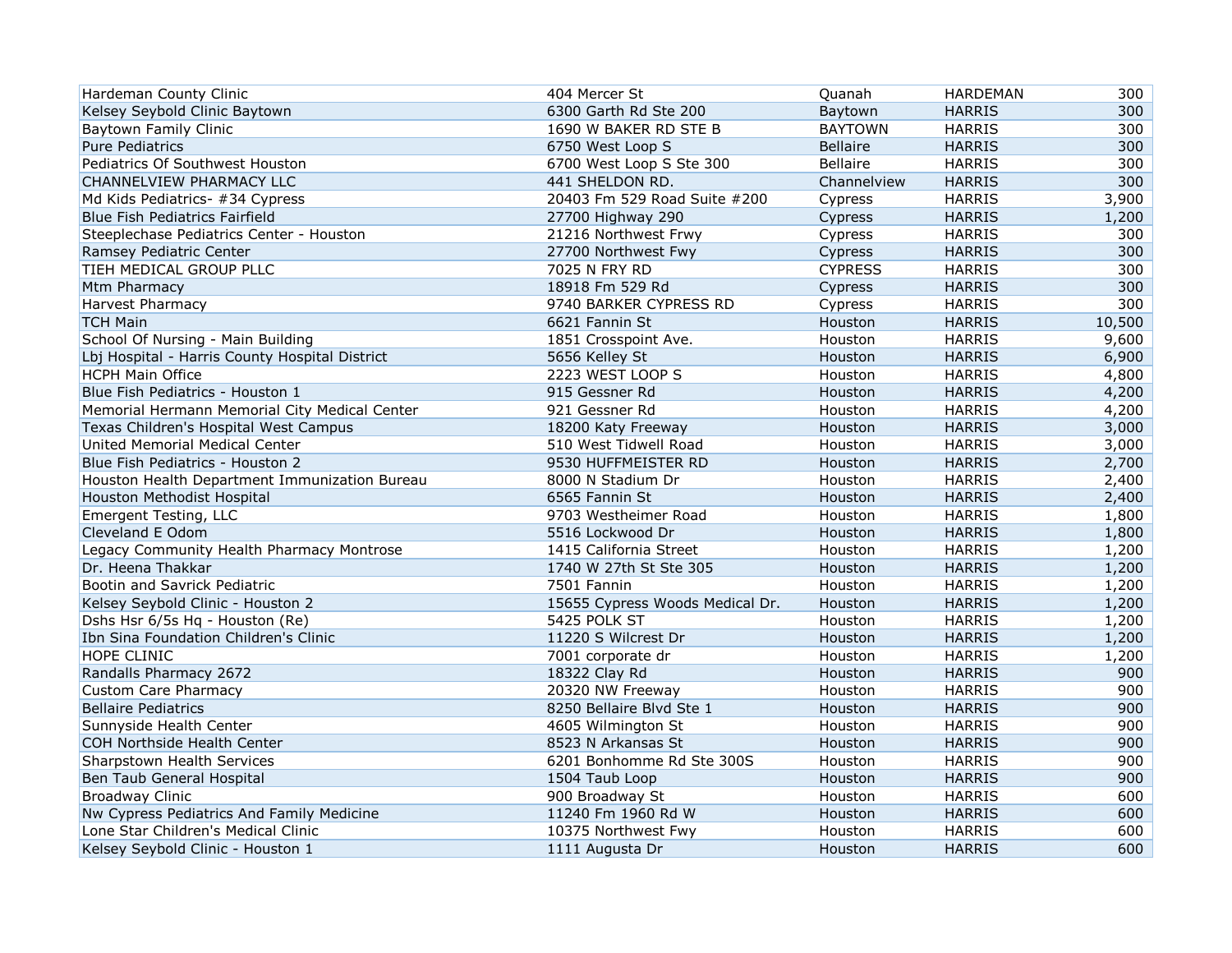| Kelsey-Seybold Clinic - Cypress                | 13105 Wortham Center Drive | Houston | <b>HARRIS</b> | 600 |
|------------------------------------------------|----------------------------|---------|---------------|-----|
| Pediatric Associates - Houston                 | 4501 Groveway Dr           | Houston | <b>HARRIS</b> | 600 |
| Abc Pediatric Clinic                           | 13711 Wallisville Rd       | Houston | <b>HARRIS</b> | 600 |
| Ortega Medical Clinic                          | 3313 Orlando St            | Houston | <b>HARRIS</b> | 600 |
| Kelsey-Seybold Main Campus                     | 2727 West Holcombe Blvd    | Houston | <b>HARRIS</b> | 600 |
| Northchase Family Practice Clinic              | 11417 Veterans Memorial Dr | Houston | <b>HARRIS</b> | 600 |
| <b>Tejas Medical Associates</b>                | 6510 Hillcroft St Ste 200  | Houston | <b>HARRIS</b> | 600 |
| <b>Vip Pediatrics</b>                          | 2727 Gramercy St Ste 225   | Houston | <b>HARRIS</b> | 600 |
| Adeco LLC                                      | 8515 Fondren Rd.           | Houston | <b>HARRIS</b> | 600 |
| Houston Pediatric Clinic - Houston 1           | 7333 North Fwy Ste 122     | Houston | <b>HARRIS</b> | 600 |
| Phoenix Drugstore and Medical Supplies         | 17320 Red Oak Dr           | Houston | <b>HARRIS</b> | 600 |
| Apteek PLLC                                    | 2900 Weslayan St           | Houston | <b>HARRIS</b> | 600 |
| Health Rx Scripts Pharmacy                     | 900 S Wayside Dr           | Houston | <b>HARRIS</b> | 600 |
| SUPERCARE PHARMACY INC                         | 13480 VETERANS MEMORIAL DR | Houston | <b>HARRIS</b> | 600 |
| Montrose Urgent Care LLC                       | 5535 Memorial Drive        | Houston | <b>HARRIS</b> | 600 |
| La Nueva Casa De Amigos Health Center          | 1809 N Main St             | Houston | <b>HARRIS</b> | 600 |
| Casa De Amigos Health Center                   | 1615 N Main St             | Houston | <b>HARRIS</b> | 600 |
| Mlk Health Center - Houston                    | 3550 Swingle Rd            | Houston | <b>HARRIS</b> | 600 |
| La Providence Pediatric Clinics                | 9900 South Gessner Rd      | Houston | <b>HARRIS</b> | 300 |
| Linex Enterprises, LLC                         | 8635 Long Point Rd         | Houston | <b>HARRIS</b> | 300 |
| Baybrook Care Pharmacy LLC                     | 13630 Beamer Rd            | Houston | <b>HARRIS</b> | 300 |
| Premier Medical Management                     | 440 Louisiana st.          | Houston | <b>HARRIS</b> | 300 |
| Settegast Health Center                        | 9105 N Wayside Dr          | Houston | <b>HARRIS</b> | 300 |
| Renu Garg MD                                   | 1919 North Loop West       | Houston | <b>HARRIS</b> | 300 |
| Center Children & Women Greenspoint            | 700 N Sam Houston Pkwy W   | Houston | <b>HARRIS</b> | 300 |
| Center For Children And Women Southwest        | 9700 BISSONNET ST          | Houston | <b>HARRIS</b> | 300 |
| Airline Chldrns Clinic Vecino Hlth Ctr         | 5808 Airline Dr            | Houston | <b>HARRIS</b> | 300 |
| Familycare Pediatric P.A.                      | 12060 Bellaire Blvd        | Houston | <b>HARRIS</b> | 300 |
| Pediatric Healthcare Of Nw Houston - Houston 3 | 12015 Louetta Rd Ste       | Houston | <b>HARRIS</b> | 300 |
| KDUNN AND ASSOCIATES, P.A.                     | 1401 Wirt Rd               | Houston | <b>HARRIS</b> | 300 |
| Peggy Wongsa MD                                | 11302 Fallbrook Dr         | Houston | <b>HARRIS</b> | 300 |
| Kidz Plus Medical Clinic                       | 9725 Homestead Rd          | Houston | <b>HARRIS</b> | 300 |
| <b>Greater Elevations LLC</b>                  | 16920 Kuykendahl Rd        | Houston | <b>HARRIS</b> | 300 |
| Navigation Medical Center                      | 3003 Navigation Blvd       | Houston | <b>HARRIS</b> | 300 |
| Native Urban Healthcare                        | 8686 HWY 6 N               | Houston | <b>HARRIS</b> | 300 |
| Welcome Family Medicine PA                     | 9160 Bellaire Blvd         | Houston | <b>HARRIS</b> | 300 |
| Northwest Nurse Practitioners Llc              | 16125 CAIRNWAY DR          | Houston | <b>HARRIS</b> | 300 |
| Rukmini D Kumar Md Pa                          | 8200 Wednesbury Ln         | Houston | <b>HARRIS</b> | 300 |
| The Blessings Medical Clinic                   | 13180 Fm 529 rd            | Houston | <b>HARRIS</b> | 300 |
| <b>Everest Medical Group</b>                   | 11626 Tc Jester Blvd       | Houston | <b>HARRIS</b> | 300 |
| Meyerland Kelsey-Seybold Clinic                | 560 Meyerland Plaza Mall   | Houston | <b>HARRIS</b> | 300 |
| <b>Bee Well Pediatrics</b>                     | 7660 Woodway               | Houston | <b>HARRIS</b> | 300 |
| bionx pharmacutical llc                        | 2530 sunrise harbor lane   | Houston | <b>HARRIS</b> | 300 |
| Clinicas Mi Doctor- #24 Airline                | 5402 Airline Dr            | Houston | <b>HARRIS</b> | 300 |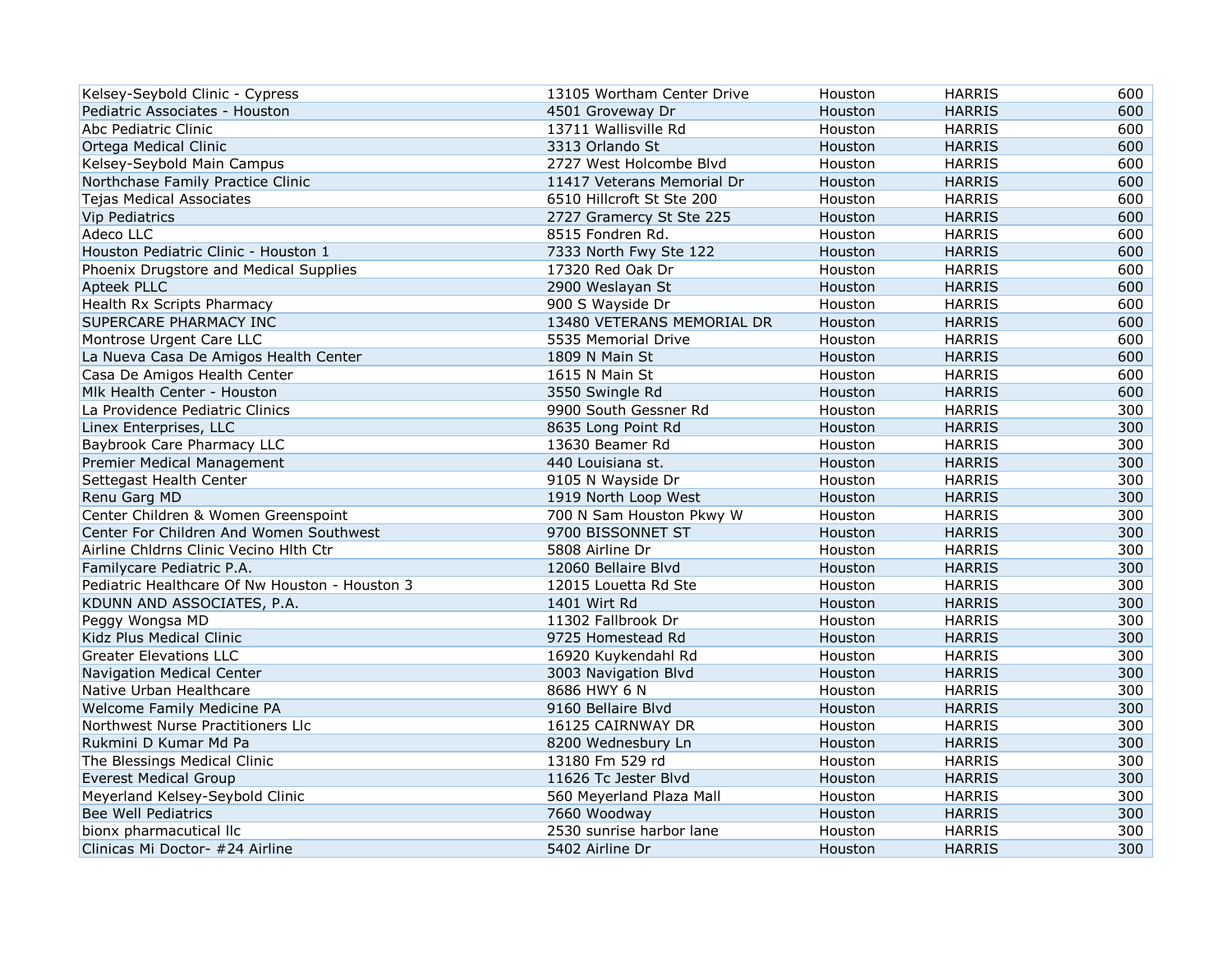| Clinicas Mi Doctor-#18 Aldine                | 5230 Aldine Mail Route Rd               | Houston        | <b>HARRIS</b> | 300   |
|----------------------------------------------|-----------------------------------------|----------------|---------------|-------|
| Kelsey Seybold The Vintage                   | 10701 Vintage Preserve Parkway          | Houston        | <b>HARRIS</b> | 300   |
| Park Plaza Pediatrics                        | 1213 Hermann Dr Ste 770                 | Houston        | <b>HARRIS</b> | 300   |
| Uncharted Territory Mental Health PLLC       | 507 N Sam Houston Parkway E             | Houston        | <b>HARRIS</b> | 300   |
| Partners In Health Pediatrics                | 902 FROSTWOOD DRIVE HOUSTON TX Houston  |                | <b>HARRIS</b> | 300   |
| Hibiscus Wellness Corp.                      | 16316 Farm to Market Rd 529             | Houston        | <b>HARRIS</b> | 300   |
| Med Cure Clinic                              | 12703 ALIEF CLODINE RD STE 103          | <b>HOUSTON</b> | <b>HARRIS</b> | 300   |
| Kids Care Pediatrics Pa.                     | 5800 Bellaire Blvd # 102                | Houston        | <b>HARRIS</b> | 300   |
| Everest Primary Care MD PA                   | 16344 Wallisville Road                  | Houston        | <b>HARRIS</b> | 300   |
| Precision Drugs, LLC DBA Evergreen Pharmacy  | 9180 Bellaire Blvd.                     | Houston        | <b>HARRIS</b> | 300   |
| Mace Care Pharmacy LLC                       | 6306 Gulfton Street                     | Houston        | <b>HARRIS</b> | 300   |
| <b>Sterling Pharmacy</b>                     | 6609 W Sam Houston Parkway S,           | Houston        | <b>HARRIS</b> | 300   |
| The Wellness Pharmacy                        | 12401 SOUTH POST OAK ROAD               | Houston        | <b>HARRIS</b> | 300   |
| New Dimension Pharmacy                       | 1102 Pinemont Dr                        | Houston        | <b>HARRIS</b> | 300   |
| <b>HealthQuest Infusion Services</b>         | 1311 W. Sam Houston Pkwy N.             | Houston        | <b>HARRIS</b> | 300   |
| Lang P Nguyen Corporation                    | 8200 Wilcrest Drive                     | Houston        | <b>HARRIS</b> | 300   |
| Proscript America Pharmacy                   | 1801 Binz Street                        | Houston        | <b>HARRIS</b> | 300   |
| TRUMED PHARMACY, LLC                         | 5620 EAST SAM HOUSTON PARKWAY N Houston |                | <b>HARRIS</b> | 300   |
| <b>VITARB CORPORATION</b>                    | 6186 WILCREST DR. UNIT B                | Houston        | <b>HARRIS</b> | 300   |
| GLOBAL PHARMACY CARE INC                     | 13155 BISSONNET ST STE 100              | Houston        | <b>HARRIS</b> | 300   |
| Platinum Rx North                            | 5627 ALDINE BENDER RD STE 7             | <b>HOUSTON</b> | <b>HARRIS</b> | 300   |
| Spring Branch Community Health Center Pitner | 8575 Pitner Rd                          | Houston        | <b>HARRIS</b> | 300   |
| UT MD Anderson Cancer Center                 | 1515 Holcombe Blvd                      | Houston        | <b>HARRIS</b> | 300   |
| Houston Community Health Centers             | 424 Hahlo Street                        | Houston        | <b>HARRIS</b> | 300   |
| El Centro De Corazon Magnolia Clinic         | 7037 Capitol St                         | Houston        | <b>HARRIS</b> | 300   |
| St Hope Foundation                           | 255 Northpoint Dr Ste 200               | Houston        | <b>HARRIS</b> | 300   |
| Ibn Sina Community                           | 5012 North Shepherd Dr                  | Houston        | <b>HARRIS</b> | 300   |
| Kelsey-Seybold Summer Creek                  | 8233 N Sam Houston Pkwy E               | Humble         | <b>HARRIS</b> | 300   |
| Get Well Clinic                              | 1420 Fm 1960 Bypass Rd E Ste 525        | Humble         | <b>HARRIS</b> | 300   |
| Northeast Ped Associates Humble              | 104 E Main St                           | Humble         | <b>HARRIS</b> | 300   |
| Se Texas Er & Hospital                       | 19211 Mckay Dr                          | Humble         | <b>HARRIS</b> | 50    |
| <b>Blue Fish Pediatrics Katy</b>             | 23960 Katy Fwy                          | Katy           | <b>HARRIS</b> | 3,000 |
| Springtime Pediatrics - Katy 1               | 23530 Kingsland Blvd                    | Katy           | <b>HARRIS</b> | 300   |
| Zealth Care Pllc                             | 19121 W Little York Rd Ste B            | Katy           | <b>HARRIS</b> | 300   |
| Kelsey-Seybold Clinic - West Grand Parkway   | 2510 W. Grand Parkway N.                | Katy           | <b>HARRIS</b> | 300   |
| <b>Kingsland Pediatrics</b>                  | 636 S Peek Rd                           | Katy           | <b>HARRIS</b> | 300   |
| <b>Atoms Pharmacy</b>                        | 2333 Fry Rd                             | Katy           | <b>HARRIS</b> | 300   |
| <b>HML Group LLC</b>                         | 5304 EAST 5TH STREET #103               | Katy           | <b>HARRIS</b> | 300   |
| West Houston Community Health Center         | 19333 Clay Rd                           | Katy           | <b>HARRIS</b> | 300   |
| Pediatric Clinic Of La Porte                 | 10407 W Fairmont Pkwy Ste B             | La Porte       | <b>HARRIS</b> | 300   |
| Jacinto Medical Group - La Porte             | 11006 Spencer Hwy                       | La Porte       | <b>HARRIS</b> | 300   |
| Bejarano Md Afb Pediatrics                   | 3326 Watters Rd Bldg D                  | Pasadena       | <b>HARRIS</b> | 900   |
| Pediatric And Adolescent Hc Pasadena         | 3925 Fairmont Pkwy                      | Pasadena       | <b>HARRIS</b> | 900   |
| Kelsey Seybold Clinic Pasadena               | 5001 E Sam Houston Pkwy S               | Pasadena       | <b>HARRIS</b> | 600   |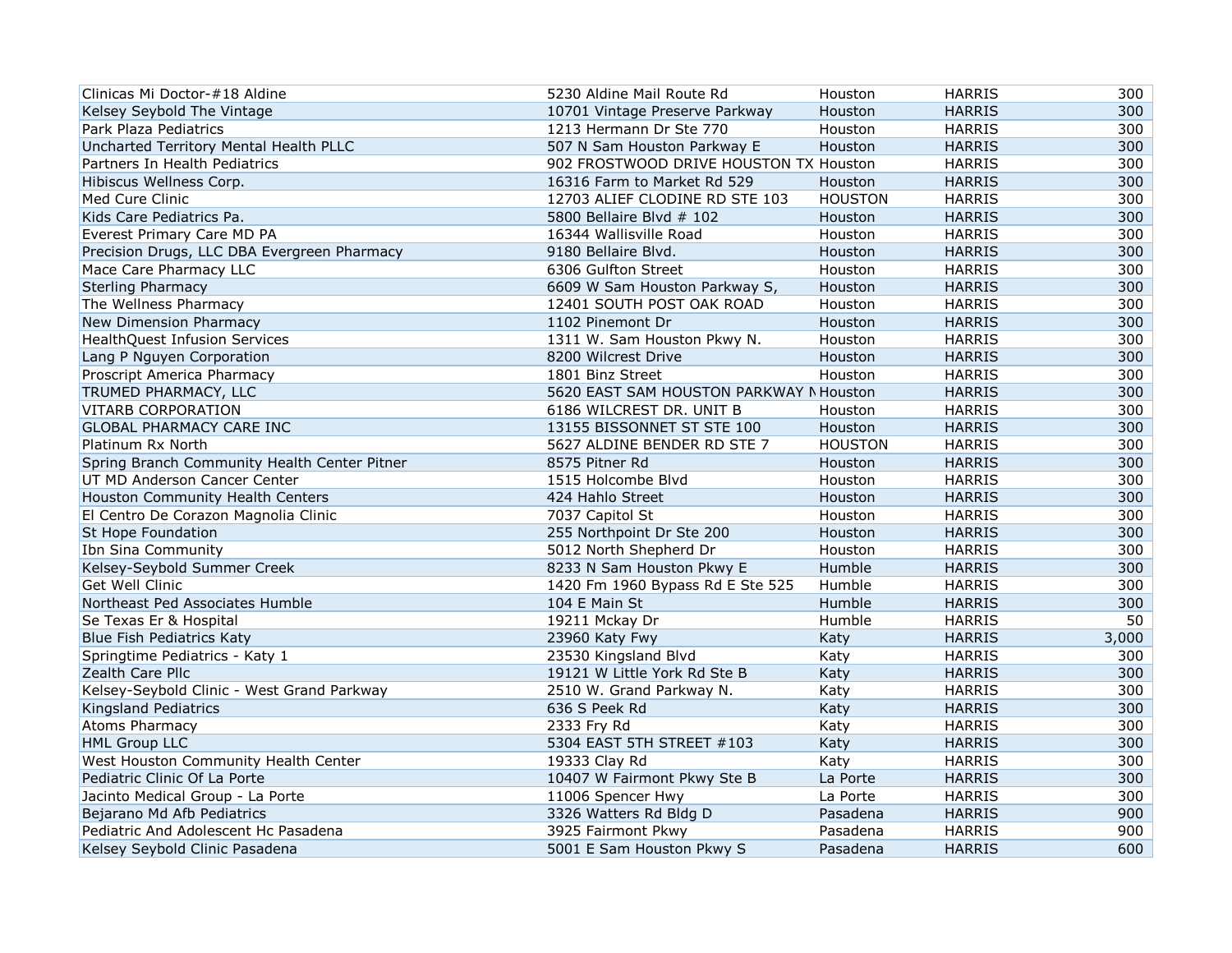| Burke Family Pharmacy Inc                                                      | 722 Fairmont Parkway       | Pasadena              | <b>HARRIS</b>    | 300    |
|--------------------------------------------------------------------------------|----------------------------|-----------------------|------------------|--------|
| <b>Bayshore Pediatrics</b>                                                     | 3315 BURKE RD.             | Pasadena              | <b>HARRIS</b>    | 300    |
| <b>Spencer Pharmacy</b>                                                        | 1611 Spencer Hwy           | South Houston         | <b>HARRIS</b>    | 300    |
| City Of South Houston EMS                                                      | 506 Georgia                | South Houston         | <b>HARRIS</b>    | 100    |
| TEXAS FAMILY MEDICINE CENTER - TOMBALL - 506 GRAHAM DRIV 506 GRAHAM DR STE 200 |                            | <b>TOMBALL</b>        | <b>HARRIS</b>    | 300    |
| Gloyers Pharmacy, INC                                                          | 1010 W Main St             | Tomball               | <b>HARRIS</b>    | 300    |
| Kelsey-Seybold - Webster                                                       | 1010 S Ponds Dr            | Webster               | <b>HARRIS</b>    | 300    |
| Clear Lake Pediatric Clinic                                                    | 16 Professional Park Dr    | Webster               | <b>HARRIS</b>    | 300    |
| Deliverit Pharmacy Clear Lake                                                  | 600 N Kobayashi            | Webster               | <b>HARRIS</b>    | 300    |
| Super 1 Pharmacy 631                                                           | 207 E End Blvd N           | Marshall              | <b>HARRISON</b>  | 300    |
| Marshall-Harrison County Health District (Re)                                  | 805 Lindsey Dr             | Marshall              | <b>HARRISON</b>  | 100    |
| The Drug Store                                                                 | 100 S Avenue E             | Haskell               | <b>HASKELL</b>   | 300    |
| Austin Regional Clinic-Buda                                                    | 3420 Fm 967 Ste B100       | <b>Buda</b>           | <b>HAYS</b>      | 300    |
| Dripping Springs Pharmacy                                                      | 100 Commons Rd Suite 1     | Dripping Springs HAYS |                  | 1,800  |
| Austin Regional Clinic - Dripping Springs                                      | 27600 Ranch Road 12 Bldg 1 | Dripping Springs HAYS |                  | 300    |
| Austin Regional Clinic - Kyle                                                  | 4100 Everett Dr Ste 400    | Kyle                  | <b>HAYS</b>      | 900    |
| Austin Regional Clinic - Center Street                                         | 22420 Ih 35                | Kyle                  | <b>HAYS</b>      | 300    |
| Kyle ER & Hospital                                                             | 5615 Kyle Center Drive     | Kyle                  | <b>HAYS</b>      | 300    |
| Christus Santa Rosa Hospital - San Marcos                                      | 1301 Wonder World Dr       | San Marcos            | <b>HAYS</b>      | 600    |
| Family Circle Of Care Athens                                                   | 1001 N Palestine St        | Athens                | <b>HENDERSON</b> | 300    |
| Brookshire's Pharmacy 011                                                      | 807 E Tyler St             | Athens                | <b>HENDERSON</b> | 300    |
| Brookshires Pharmacy 84                                                        | 703 HWY 31 E               | Chandler              | <b>HENDERSON</b> | 300    |
| Brookshires Pharmacy 68                                                        | 210 S Seven Points Dr      | Kemp                  | <b>HENDERSON</b> | 300    |
| Brookshires Pharmacy 064                                                       | 1200 S 3rd St              | Mabank                | <b>HENDERSON</b> | 300    |
| Alaniz Pediatric                                                               | 326 N. Alamo Rd            | Alamo                 | <b>HIDALGO</b>   | 300    |
| Donna Children's Clinic                                                        | 1704 Scobey Ave            | Donna                 | <b>HIDALGO</b>   | 300    |
| All Star Children's Care (Llc)                                                 | 128 N Salinas Blvd Ste B   | Donna                 | <b>HIDALGO</b>   | 300    |
| Edinburg CISD Health Services Department                                       | 411 N 8th Ave              | Edinburg              | <b>HIDALGO</b>   | 13,800 |
| <b>DHR Health</b>                                                              | 5501 S MCCOLL RD           | Edinburg              | <b>HIDALGO</b>   | 8,100  |
| Lhd Hidalgo County Health Department (Re)                                      | 1304 S 25th Ave            | Edinburg              | <b>HIDALGO</b>   | 2,100  |
| Ut Health Rgv Employee Health Edinburg                                         | 1210 W Schunior St         | Edinburg              | <b>HIDALGO</b>   | 1,200  |
| CONQUEST PLAZA PHARMACY                                                        | 308 CONQUEST               | Edinburg              | <b>HIDALGO</b>   | 600    |
| Valley Kidz Clinic                                                             | 5325 S Mccoll Rd           | Edinburg              | <b>HIDALGO</b>   | 300    |
| Qucik Penny Investments, Ilc                                                   | 4107 Crosspoint blvd       | Edinburg              | <b>HIDALGO</b>   | 300    |
| Genoa Healthcare Llc Edinburg 10055                                            | 1901 S 24th Ave            | Edinburg              | <b>HIDALGO</b>   | 300    |
| Daniella Rodriguez-Rico Md Pa                                                  | 4716 S Jackson Rd          | Edinburg              | <b>HIDALGO</b>   | 300    |
| Edinburg Children's Clinic                                                     | 4709 S Jackson Rd          | Edinburg              | <b>HIDALGO</b>   | 300    |
| Valley Pediatric Clinic - Edinburg                                             | 2510 E Richardson Rd       | Edinburg              | <b>HIDALGO</b>   | 300    |
| Advanced Kids Care Pa                                                          | 5007 S Mccoll Rd           | Edinburg              | <b>HIDALGO</b>   | 300    |
| Gobina's Pharmacy Services LLC                                                 | 3521 W Freddy Gonzalez Dr  | Edinburg              | <b>HIDALGO</b>   | 300    |
| Torres Family Pharmacy LLC                                                     | 103 S Broadway St          | Elsa                  | <b>HIDALGO</b>   | 300    |
| Ashley Pediatrics Day And Night Clinic La Joya                                 | 328 A E. Expressway 83     | La Joya               | <b>HIDALGO</b>   | 1,200  |
| Saenz Medical Pharmacy of Penitas, Inc.                                        | 1000 E EXPRESSWAY 83       | LA JOYA               | <b>HIDALGO</b>   | 1,200  |
| Mcallen Isd                                                                    | 2112 N Main St             | McAllen               | <b>HIDALGO</b>   | 3,900  |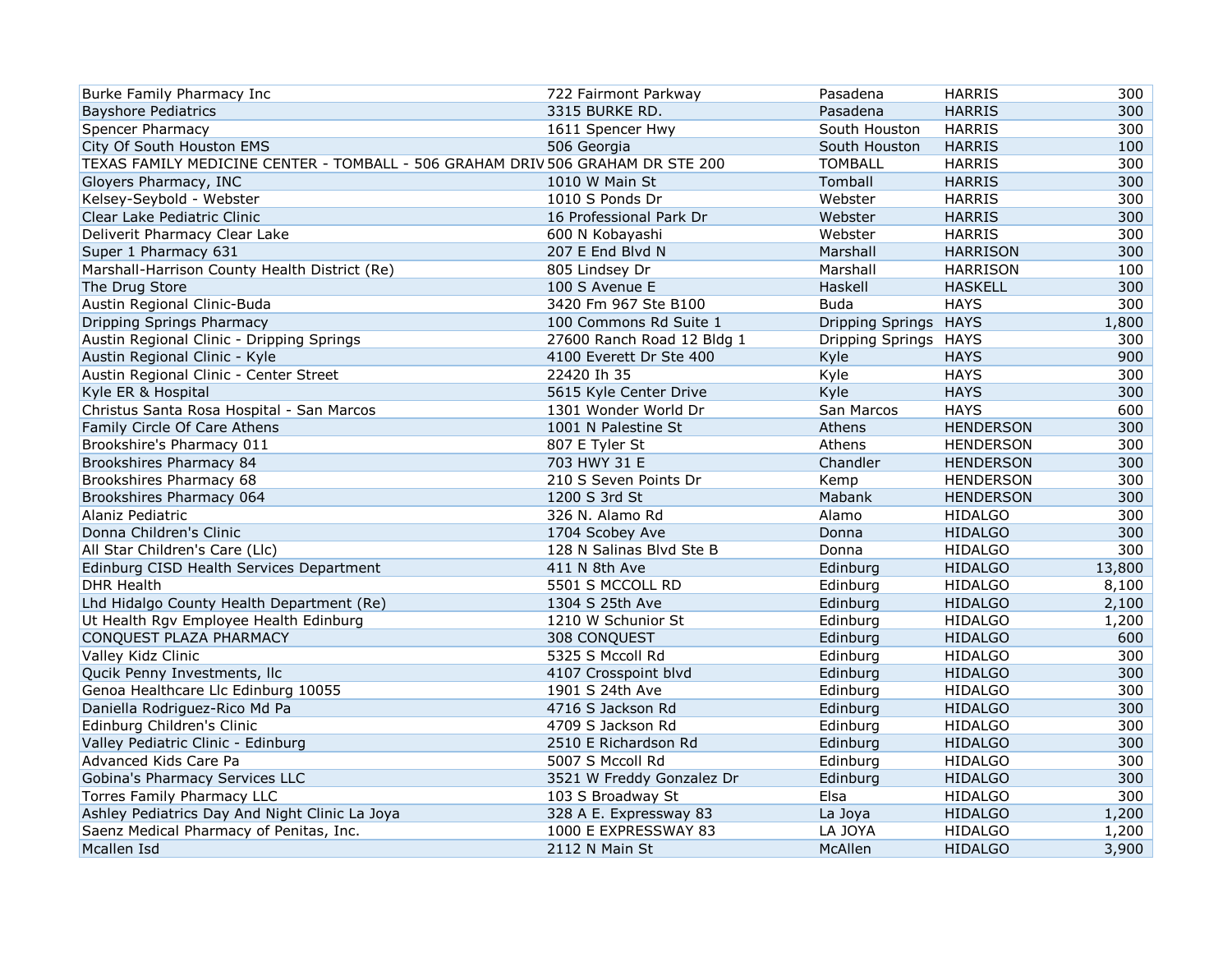| All Children Pediatric Clinic P.A.        | 6900 N.10th Street           | McAllen           | <b>HIDALGO</b> | 1,200 |
|-------------------------------------------|------------------------------|-------------------|----------------|-------|
| SAENZ MEDICAL PHARMACY NOLANA, INC.       | 801 E NOLANA AVE STE 22      | McAllen           | <b>HIDALGO</b> | 1,200 |
| TURTLE HEALTHCARE GROUP, LLC              | 720 E DOVE AVE               | McAllen           | <b>HIDALGO</b> | 900   |
| G.Scot Johnson Pediatrics                 | 5110 N 10th St Ste E         | McAllen           | <b>HIDALGO</b> | 600   |
| Pediatric Associates At Ridge             | 1200 E Ridge Rd Ste 12       | McAllen           | <b>HIDALGO</b> | 600   |
| Pediatric Center At Renassiance           | 5300 N G St Ste 140          | McAllen           | <b>HIDALGO</b> | 300   |
| Enrique Caceres Md Pa                     | 4236 N Mccoll Rd             | McAllen           | <b>HIDALGO</b> | 300   |
| Felici Pediatric Clinic                   | 6900 N 10th St Ste 1         | McAllen           | <b>HIDALGO</b> | 300   |
| Lee's Pharmacy & Medical Equipment        | 1901 s 1st St.               | McAllen           | <b>HIDALGO</b> | 300   |
| Mercedes Children Clinic Rgv Group        | 208 Starr St Ste 1           | Mercedes          | <b>HIDALGO</b> | 300   |
| MEDICAL MART & DME                        | 3401 W. MILE 5 RD            | Mission           | <b>HIDALGO</b> | 1,200 |
| <b>Shalom Pediatrics</b>                  | 2116 W Griffin Pkwy          | Mission           | <b>HIDALGO</b> | 1,200 |
| R Sergio Ramirez MD PA - Mission          | 210 S Bryan Rd Ste 5a        | Mission           | <b>HIDALGO</b> | 600   |
| Family Health Center - Mission            | 1920 E Griffin Pkwy          | Mission           | <b>HIDALGO</b> | 600   |
| Rgv Pediatric Clinic                      | 123 W Mile 3 Rd Ste 101a     | Mission           | <b>HIDALGO</b> | 300   |
| Mission Childrens Clinic                  | 1616 N Conway Ave            | Mission           | <b>HIDALGO</b> | 300   |
| Filosa Children's Clinic                  | 1240 E Business Highway 83   | Mission           | <b>HIDALGO</b> | 300   |
| Valley Pediatric Clinic                   | 3005 N Conway Ave            | Mission           | <b>HIDALGO</b> | 300   |
| Alton Childrens Care                      | 415 W Main Ave Ste 1         | Mission           | <b>HIDALGO</b> | 300   |
| ADVANCED KIDS CARE 2, PA                  | 2112 E GRIFFIN PKWY          | Mission           | <b>HIDALGO</b> | 300   |
| PHARR CHILDRENS DAY AND NIGHT CLINIC      | 807 N CAGE BLVD              | Pharr             | <b>HIDALGO</b> | 4,800 |
| Babies And Children's Clinic              | 900 W Sam Houston Blvd Ste 1 | Pharr             | <b>HIDALGO</b> | 1,800 |
| Norma Iglesias M.D. & Associates          | 712 SOUTH CAGE BLVD          | Pharr             | <b>HIDALGO</b> | 300   |
| Family Medical Day & Night Clinic         | 1002 W Sam Houston Blvd.     | Pharr             | <b>HIDALGO</b> | 300   |
| HEMMANUEL PHARMACY LLC                    | 3914 N Jackson Rd            | Pharr             | <b>HIDALGO</b> | 300   |
| Norma Iglesias Md And Associates          | 1205 N Raul Longoria Rd      | San Juan          | <b>HIDALGO</b> | 300   |
| RGV Vax                                   | 2606 E. Business 83          | Weslaco           | <b>HIDALGO</b> | 6,000 |
| RGV Adult & Internal Medicine Specialists | 1010 JAMES ST                | Weslaco           | <b>HIDALGO</b> | 600   |
| Mid Valley Pediatrics & Allergy Center    | 1010 South Airport Dr        | Weslaco           | <b>HIDALGO</b> | 300   |
| Providence Family Health Hillsboro        | 1323 E Franklin St           | Hillsboro         | <b>HILL</b>    | 600   |
| Brookshires Pharmacy 53                   | 120 S Waco St                | Hillsboro         | <b>HILL</b>    | 300   |
| Hill Regional Hospital                    | 101 Circle Dr                | Hillsboro         | <b>HILL</b>    | 300   |
| Brookshires Pharmacy 036                  | 1310 N Brazos St             | Whitney           | <b>HILL</b>    | 300   |
| LEVELLAND CLINIC SOUTH                    | 1804 COLLEGE AVE             | Levelland         | <b>HOCKLEY</b> | 300   |
| COVENANT HOSPITAL LEVELLAND               | 1900 College Avenue          | Levelland         | <b>HOCKLEY</b> | 300   |
| South Plains Rural Health Services, Inc.  | 1000 FM 300                  | Levelland         | <b>HOCKLEY</b> | 300   |
| Brookshires Pharmacy 94                   | 1301 S Morgan St             | Granbury          | <b>HOOD</b>    | 300   |
| Brookshire's Pharmacy 013                 | 809 Gilmer Rd.               | Sulphur Springs   | <b>HOPKINS</b> | 300   |
| Scenic Mountain Medical Ctr               | 1601 W 11th Pl               | <b>Big Spring</b> | <b>HOWARD</b>  | 100   |
| Brookshires Pharmacy 52                   | 1603 Culver St               | Commerce          | <b>HUNT</b>    | 300   |
| Carevide                                  | 4311 Wesley St               | Greenville        | <b>HUNT</b>    | 300   |
| Carevide Pediatrics                       | 3005 Joe Ramsey Blvd E Ste A | <b>GREENVILLE</b> | <b>HUNT</b>    | 300   |
| Greenville Family Dentistry, P.L.L.C.     | 3900 Joe Ramsey Blvd         | Greenville        | <b>HUNT</b>    | 300   |
| Brookshires Pharmacy 74                   | 6410 Wesley St               | Greenville        | <b>HUNT</b>    | 300   |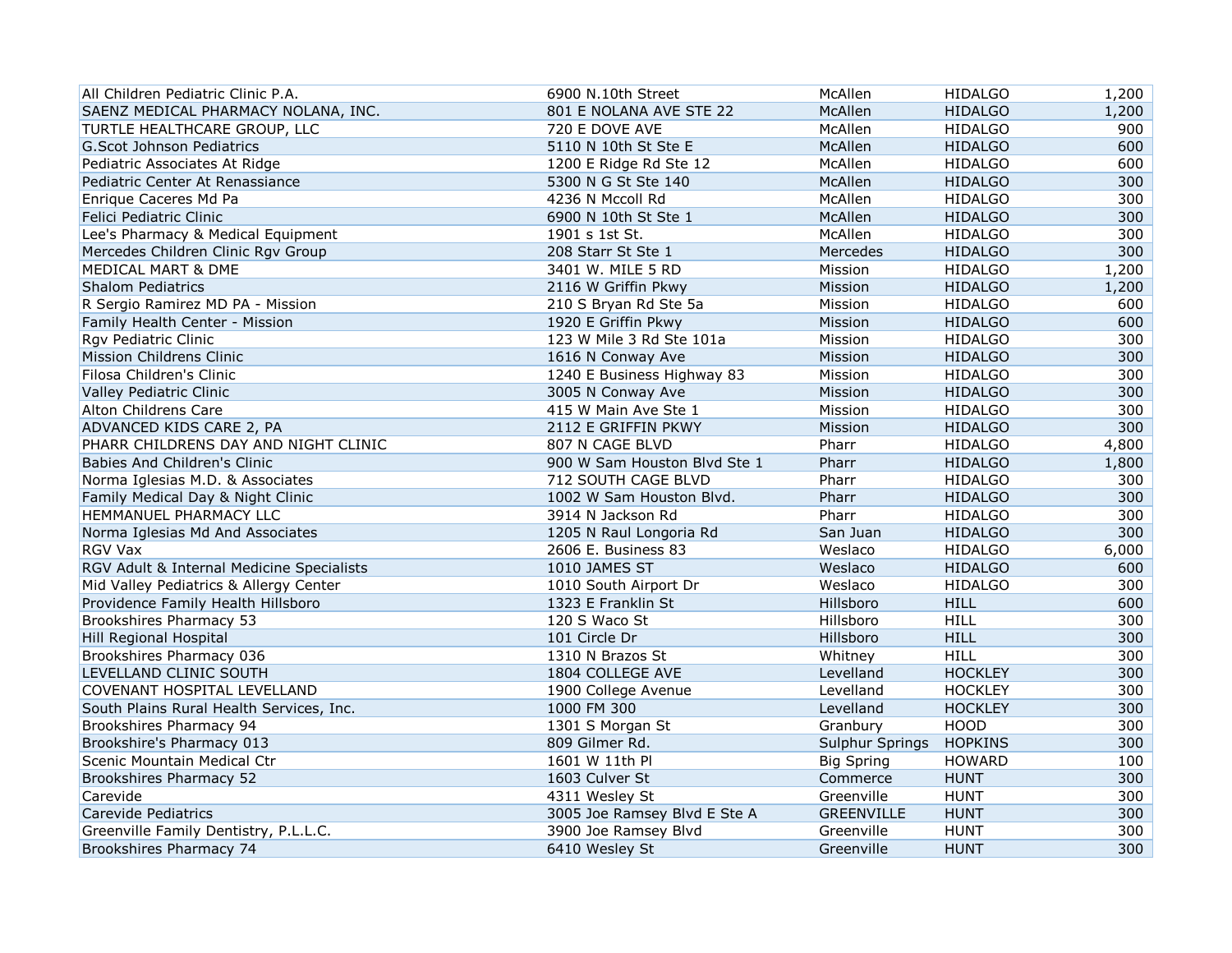| Super 1 Pharmacy 615                         | 4811 Wesley St                      | Greenville      | <b>HUNT</b>      | 300   |
|----------------------------------------------|-------------------------------------|-----------------|------------------|-------|
| Sabine Valley Medical Associates, Inc.       | 4702 Wesley St                      | Greenville      | <b>HUNT</b>      | 300   |
| Hunt Regional Medical Center                 | 4215 Joe Ramsey Blvd E              | Greenville      | <b>HUNT</b>      | 300   |
| Brookshires Pharmacy 87                      | 8929 State Highway 34 S             | Quinlan         | <b>HUNT</b>      | 300   |
| Jackson County Hospital District             | 1013 S Wells                        | Edna            | <b>JACKSON</b>   | 100   |
| Md Kids Pediatrics- #31 Beaumont2812397101   | 490 INTERSTATE 10 N STE 100         | <b>Beaumont</b> | <b>JEFFERSON</b> | 600   |
| Beaumont Health Department                   | 3040 College St                     | Beaumont        | <b>JEFFERSON</b> | 600   |
| Triangle Area Network                        | 1495 N 7th St                       | Beaumont        | <b>JEFFERSON</b> | 300   |
| luparello's corner pharmacy                  | 3570 fannett rd                     | Beaumont        | <b>JEFFERSON</b> | 300   |
| <b>Healthcare Career Solutions</b>           | 9615 College St.                    | Beaumont        | <b>JEFFERSON</b> | 100   |
| Lhd Port Arthur City Health Dept (Re)        | 449 Austin Ave                      | Port Arthur     | <b>JEFFERSON</b> | 600   |
| Ibn Sina Community Medical Clinic            | 8455 9th Ave                        | Port Arthur     | <b>JEFFERSON</b> | 300   |
| Alice Pediatric Clinic                       | 305 E 3rd St                        | Alice           | <b>JIM WELLS</b> | 300   |
| Pediatric Clinic - Alice                     | 415 E 4th St                        | Alice           | <b>JIM WELLS</b> | 300   |
| Hometown Healthcare Orange Grove             | 101 S Eugenia St                    | Orange Grove    | <b>JIM WELLS</b> | 300   |
| <b>Burleson Pharmacy</b>                     | 344 Sw Wilshire Blvd                | <b>Burleson</b> | <b>JOHNSON</b>   | 600   |
| Brookshires Pharmacy 133                     | 1001 Joshua Station St              | Joshua          | <b>JOHNSON</b>   | 300   |
| Forney Isd Hq                                | 600 S Bois D Arc St                 | Forney          | <b>KAUFMAN</b>   | 7,200 |
| Brookshires Pharmacy 89                      | 427 PINSON ROAD                     | Forney          | <b>KAUFMAN</b>   | 300   |
| Brookshires Pharmacy 035                     | 2235 S Washington St                | Kaufman         | <b>KAUFMAN</b>   | 300   |
| Mabank Family Pharmacy                       | 207 N 3rd Street                    | Mabank          | <b>KAUFMAN</b>   | 300   |
| Brookshires Pharmacy 023                     | 1400 W MOORE AVE                    | Terrell         | <b>KAUFMAN</b>   | 300   |
| Peterson Regional Medical Center - Kerrville | 551 Hill Country Dr                 | Kerrville       | <b>KERR</b>      | 300   |
| Kleberg County Sheriff's Office              | 1500 E King Ave                     | Kingsville      | <b>KLEBERG</b>   | 1,500 |
| Community Action Health Center- Kleberg      | 1311 E General Cavazos Blvd Ste 303 | Kingsville      | <b>KLEBERG</b>   | 300   |
| La Salle County Regional Health Authority    | 247 Mars Drive                      | Cotulla         | LA SALLE         | 600   |
| Lhd Paris-Lamar Co Health Dept (Re)          | 400 W Sherman St                    | Paris           | LAMAR            | 600   |
| Brookshires Pharmacy 014                     | 925 Clarksville St                  | Paris           | LAMAR            | 300   |
| Pieratt's Pharmacy                           | 233 S MANSE AVE                     | Giddings        | LEE              | 300   |
| <b>VN Creative Care</b>                      | 111 S WILLIAM BARNETT AVE           | Cleveland       | <b>LIBERTY</b>   | 300   |
| Texas Tech Physicians Pediatrics Mop         | 3502 9th St Ste 130                 | Lubbock         | <b>LUBBOCK</b>   | 9,900 |
| Lhd Lubbock City Health Dept (Re)            | 806 18th St                         | Lubbock         | <b>LUBBOCK</b>   | 1,500 |
| <b>HUDDLENURSE</b>                           | 7606 UNIVERSITY AVE STE C           | Lubbock         | <b>LUBBOCK</b>   | 1,200 |
| Covenant Children Hospital                   | 4015 22nd Pl                        | Lubbock         | <b>LUBBOCK</b>   | 600   |
| <b>UMC Northwest Pediatrics</b>              | 416 Frankford Ave                   | Lubbock         | <b>LUBBOCK</b>   | 300   |
| Family Wellness Clinic                       | 1809 Lockwood Ave                   | Tahoka          | <b>LYNN</b>      | 300   |
| Yeled Shalom Pediatric Clinic                | 1975 N Veterans Blvd                | Eagle Pass      | <b>MAVERICK</b>  | 600   |
| <b>Elite Pediatrics</b>                      | 137 Zamora Medical Cir              | Eagle Pass      | <b>MAVERICK</b>  | 300   |
| Angelica Martinez Family Practice, PLLC      | 1975 N VETERANS BLVD STE 3          | Eagle Pass      | MAVERICK         | 300   |
| Frontera Healthcare-Brady                    | 2205 S BRIDGE ST                    | <b>Brady</b>    | <b>MCCULLOCH</b> | 300   |
| Family Health Center - Waco                  | 1600 Providence Dr                  | Waco            | MCLENNAN         | 1,800 |
| Lhd Waco-Mclennan Co Phealth Dist (Re)       | 225 W Waco Dr                       | Waco            | <b>MCLENNAN</b>  | 1,200 |
| Providence Family Health Clinic Sanger Ave   | 6614 Sanger Ave                     | Waco            | <b>MCLENNAN</b>  | 600   |
| Baylor Scott White Med Ctr Hillcrest         | 100 Hillcrest Medical Blvd          | Waco            | <b>MCLENNAN</b>  | 600   |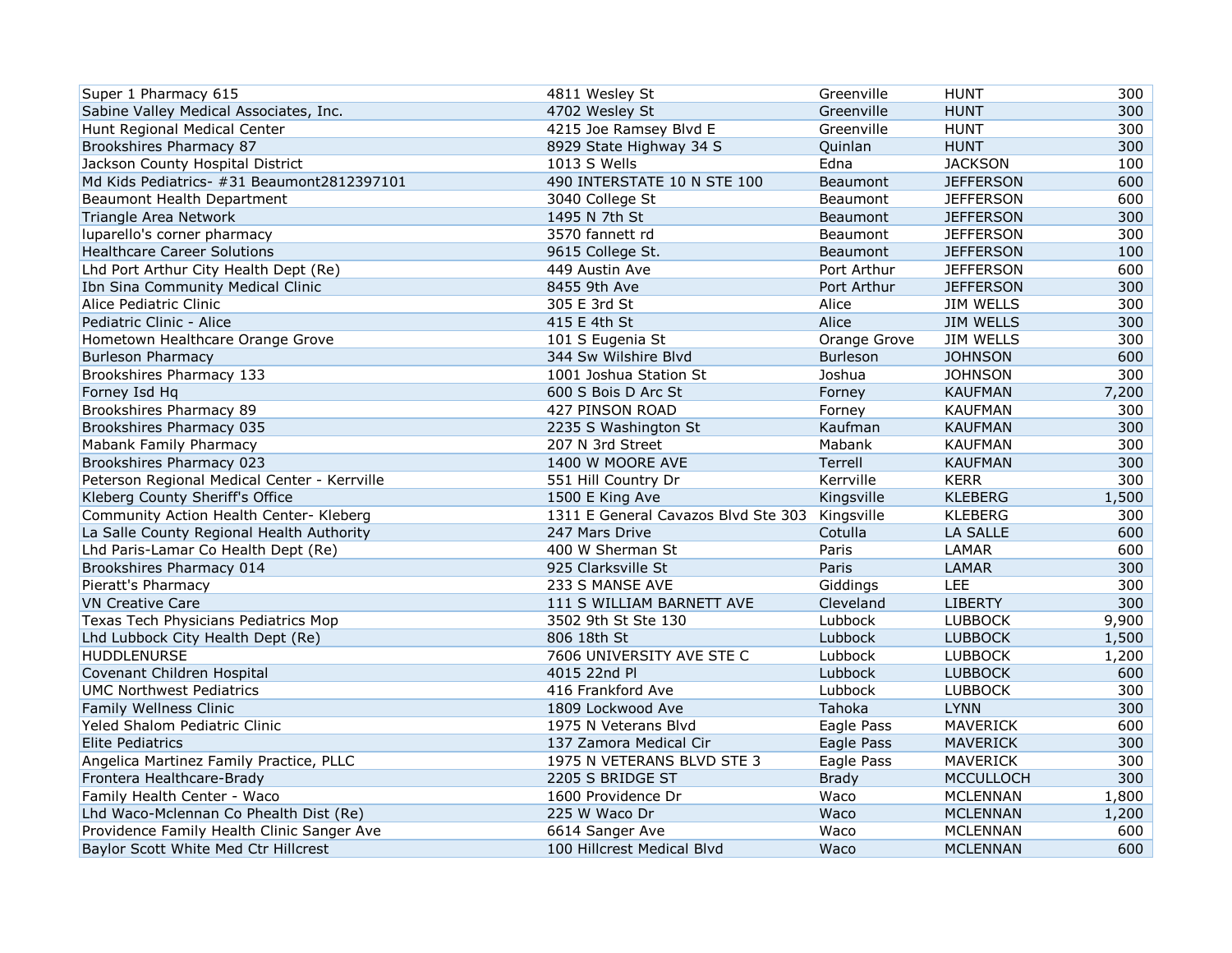| Providence Family Health Clinic Lacy Lakeview                | 1130 N Loop 340                  | Waco                  | <b>MCLENNAN</b>    | 300   |
|--------------------------------------------------------------|----------------------------------|-----------------------|--------------------|-------|
| Baylor University Student Health Services                    | 209 Speight Ave FI 2             | Waco                  | <b>MCLENNAN</b>    | 300   |
| LHD Medina CO Health Dept (RE)                               | 1206 15th St                     | Hondo                 | <b>MEDINA</b>      | 300   |
| Medina Regional Hospital                                     | 3100 Avenue E                    | Hondo                 | <b>MEDINA</b>      | 300   |
| Midland Memorial Hospital                                    | 400 Rosalind Redfern Grover Pkwy | Midland               | MIDLAND            | 600   |
| Debbie P Reese MD                                            | 307 N M ST                       | <b>MIDLAND</b>        | MIDLAND            | 300   |
| Topline Care Pharmaceuticals LLC                             | 4400 W Loop 250 N                | Midland               | MIDLAND            | 300   |
| <b>DSHS Midland</b>                                          | 1101 N. Midland Dr.              | Midland               | <b>MIDLAND</b>     | 300   |
| LHD MILAM CO HEALTH DEPT (RE)                                | 209 S. Houston Ave               | Cameron               | MILAM              | 300   |
| Texas Children's Hospital Woodlands                          | 17600 Interstate 45 S            | Conroe                | <b>MONTGOMERY</b>  | 3,000 |
| Neighborhood Pediatrics                                      | 19221 I45 S Suite 430            | Conroe                | <b>MONTGOMERY</b>  | 300   |
| Kelsey Seybold Kingwood                                      | 25553 HIGHWAY 59                 | Porter                | <b>MONTGOMERY</b>  | 300   |
| Blue Fish Pediatrics Woodlands                               | 920 Medical Plaza Dr             | Shenandoah            | <b>MONTGOMERY</b>  | 900   |
| Over The Moon Pediatrics, PLLC                               | 17189 INTERSTATE 45 S STE 235    | Shenandoah            | <b>MONTGOMERY</b>  | 300   |
| Kelsey-Seybold Clinic The Woodlands                          | 106 Vision Park Blyd             | Shenandoah            | <b>MONTGOMERY</b>  | 300   |
| SPLENDORA PHARMACY                                           | 13841 HWY 59                     | Splendora             | <b>MONTGOMERY</b>  | 300   |
| Village Medical Center At Alden Bridge                       | 8000 Research Forest Dr Ste 360  | Spring                | MONTGOMERY         | 600   |
| STEP Pediatrics, PA                                          | 4800 W Panther Creek             | Spring                | <b>MONTGOMERY</b>  | 300   |
| <b>Hometown Pediatrics</b>                                   | 1595 Lake Front Cir              | Spring                | <b>MONTGOMERY</b>  | 300   |
| Our Pharmacy LLC                                             | 25329 INTERSTATE 45 N            | Spring                | <b>MONTGOMERY</b>  | 300   |
| Brookshires Pharmacy 109                                     | 609 Linda Dr                     | Daingerfield          | <b>MORRIS</b>      | 300   |
| Nacogdoches Fire and Rescue                                  | 212 E PILAR ST                   | Nacogdoches           | <b>NACOGDOCHES</b> | 600   |
| Brookshires Pharmacy 77                                      | 800 N Main St Ste A              | Corsicana             | <b>NAVARRO</b>     | 300   |
| Super 1 Pharmacy 630                                         | 100 N 15th St                    | Corsicana             | <b>NAVARRO</b>     | 300   |
| LHD Corsicana-Navarro Public Health District (RE)            | 618 N MAIN ST                    | Corsicana             | <b>NAVARRO</b>     | 300   |
| Brookshires Pharmacy 117                                     | 501 E Broadway St                | Sweetwater            | <b>NOLAN</b>       | 300   |
| ROLLING PLAINS MEMORIAL HOSPITAL                             | 200 E Arizona                    | Sweetwater            | <b>NOLAN</b>       | 300   |
| LHD Corpus Christi-Nueces County Public Health District (RE) | 1702 Horne Road                  | Corpus Christi        | <b>NUECES</b>      | 9,900 |
| Driscoll Health System                                       | 3533 S ALAMEDA ST                | Corpus Christi        | <b>NUECES</b>      | 900   |
| Yunus Syed MD, PA                                            | 3435 SOUTH ALAMEDA STREET        | Corpus Christi        | <b>NUECES</b>      | 300   |
| Abc Pediatrics - Corpus Christi 1                            | 3533 S. Alameda St               | Corpus Christi        | <b>NUECES</b>      | 300   |
| Coastal Bend Wellness Foundation                             | 2882 Holly Rd                    | Corpus Christi        | <b>NUECES</b>      | 300   |
| Saratoga Pediatric Center                                    | 5920 Saratoga Blvd               | Corpus Christi        | <b>NUECES</b>      | 300   |
| Sunnyside Pediatrics, Pllc                                   | 5817 Patton St Ste 101           | Corpus Christi        | <b>NUECES</b>      | 300   |
| Coastal Childrens Clinic - Alameda                           | 3435 S. Alameda St.              | Corpus Christi        | <b>NUECES</b>      | 300   |
| Abc Pediatrics - Corpus Christi 2                            | 5945 SARATOGA BLVD STE C         | CORPUS CHRISTI NUECES |                    | 300   |
| Amistad Community Health Center                              | 1533 S Brownlee Blvd Ste 100     | Corpus Christi        | <b>NUECES</b>      | 300   |
| Dshs Mobile Nurse Corpus                                     | 5155 FLYNN PKWY                  | Corpus Christi        | <b>NUECES</b>      | 300   |
| Palo Pinto County Hospital District                          | 400 Sw 25th Ave                  | Mineral Wells         | PALO PINTO         | 300   |
| Brookshires Pharmacy 97                                      | 5118 E. I-20 Service Road-South  | Aledo                 | <b>PARKER</b>      | 300   |
| Brookshires Pharmacy 126                                     | 501 HIGHWAY 199 EAST             | Springtown            | <b>PARKER</b>      | 300   |
| Parker County Hospital District                              | 1130 Pecan Dr                    | Weatherford           | <b>PARKER</b>      | 600   |
| Ccpn Willow Park                                             | 136 El Chico Trl Ste 102         | Weatherford           | <b>PARKER</b>      | 300   |
| Brookshires Pharmacy 119                                     | 601 Palo Pinto St                | Weatherford           | <b>PARKER</b>      | 300   |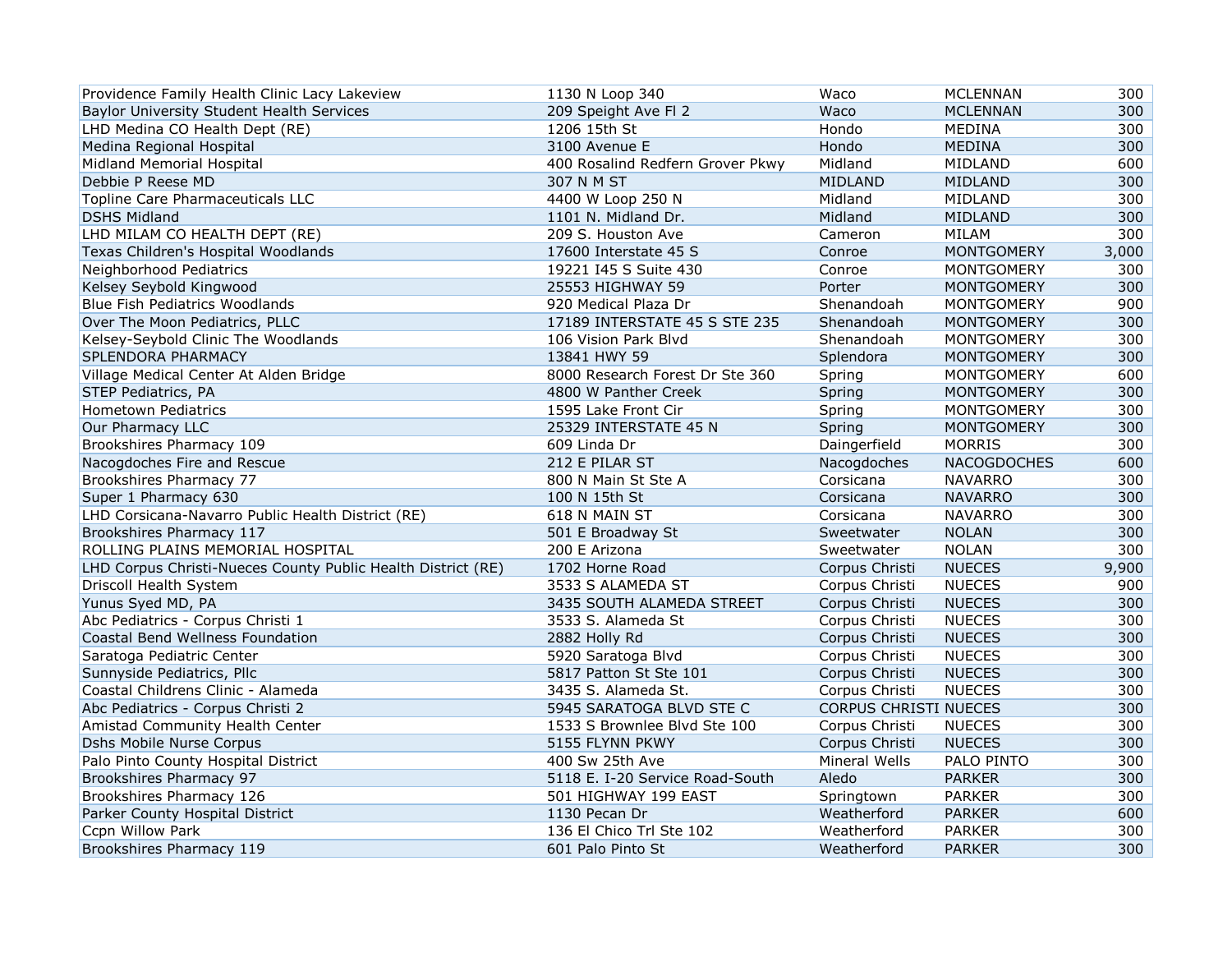| Friona Rural Health Clinic                           | 1307 Cleveland Ave Ste B  | Friona          | <b>PARMER</b>      | 300   |
|------------------------------------------------------|---------------------------|-----------------|--------------------|-------|
| PECOS COUNTY MEMORIAL HOSPITAL DBA FAMILY CARE CEN   | 387 W IH 10               | Fort Stockton   | <b>PECOS</b>       | 300   |
| Cactus Health                                        | 700 N Main St             | Fort Stockton   | <b>PECOS</b>       | 100   |
| Livingston Pharmacy                                  | 714 West Church Street    | Livingston      | <b>POLK</b>        | 300   |
| LHD Amarillo DOH                                     | 1000 Martin Rd            | Amarillo        | <b>POTTER</b>      | 2,100 |
| Texas Tech Family Medicine                           | 1400 S Coulter St # 5100  | Amarillo        | <b>POTTER</b>      | 300   |
| Allergy A.R.T.S. Clinic                              | 6842 Plum Creek Drive     | Amarillo        | <b>POTTER</b>      | 300   |
| Care Express Georgia                                 | 2701 S GEORGIA ST         | Amarillo        | <b>POTTER</b>      | 300   |
| <b>Bsa Health System</b>                             | 1600 Wallace Blvd         | Amarillo        | <b>POTTER</b>      | 300   |
| Dshs Marfa                                           | 205 E El Paso St          | Marfa           | PRESIDIO           | 300   |
| Presidio County Medical Clinic                       | 1501 N. Erma              | Presidio        | PRESIDIO           | 100   |
| Brookshires Pharmacy 4                               | 959 East Us Hwy 69        | Emory           | <b>RAINS</b>       | 300   |
| <b>DSHS Amarillo</b>                                 | 3407 Pony Express Way     | Amarillo        | RANDALL            | 900   |
| <b>SSA Holdings LLc</b>                              | 6010 S Western St         | Amarillo        | <b>RANDALL</b>     | 300   |
| Reagan Memorial Hospital                             | 1300 N Main Ave           | <b>Big Lake</b> | <b>REAGAN</b>      | 600   |
| Pecos Valley Rural Health Clinic                     | 2335 S Pigman St          | Pecos           | <b>REEVES</b>      | 600   |
| Lake Ray Hubbard Pediatrics                          | 862 W Rusk St             | Rockwall        | <b>ROCKWALL</b>    | 300   |
| Rockwall Rapid Care                                  | 2313 Ridge Rd STE 102     | Rockwall        | <b>ROCKWALL</b>    | 300   |
| <b>Ballinger Hospital Clinic</b>                     | 2001 Hutchins Ave Ste C   | Ballinger       | <b>RUNNELS</b>     | 300   |
| North Runnels Hospital District                      | 7821 Hwy 153              | Winters         | <b>RUNNELS</b>     | 300   |
| Providence Family Care                               | 21 Alpine St              | Coldspring      | <b>SAN JACINTO</b> | 300   |
| <b>Shepherd Pharmacy</b>                             | 11011 hwy 150             | Shepherd        | <b>SAN JACINTO</b> | 300   |
| Cogdell Family Clinic                                | 1700 Cogdell Blvd         | Snyder          | <b>SCURRY</b>      | 600   |
| Aurora Concepts, PLLC                                | 233 Hurst Street          | Center          | <b>SHELBY</b>      | 300   |
| Brookshires Pharmacy 70                              | 213 Doctor M Roper Pkwy N | <b>Bullard</b>  | <b>SMITH</b>       | 300   |
| Brookshires Pharmacy 039                             | 20100 Hwy. 155 S.         | Flint           | <b>SMITH</b>       | 300   |
| Brookshires Pharmacy 3                               | 521 S MAIN ST             | Lindale         | <b>SMITH</b>       | 300   |
| Christus Tmf - Herrington Ornelas                    | 3593 E Grande Blvd        | Tyler           | <b>SMITH</b>       | 900   |
| DSHS PHR 4/5N HQ - Tyler (RE)                        | 2521 W Front St           | Tyler           | <b>SMITH</b>       | 600   |
| Tyler Family Circle Of Care                          | 2990 N Broadway Ave       | Tyler           | <b>SMITH</b>       | 300   |
| Tyler Family Circle Of Care - Tyler - 214 E. Houston | 214 E Houston St          | Tyler           | <b>SMITH</b>       | 300   |
| Brookshires Pharmacy 028                             | 2734 E 5th St             | Tyler           | <b>SMITH</b>       | 300   |
| Brookshires Pharmacy 51                              | 100 Rice Rd               | Tyler           | <b>SMITH</b>       | 300   |
| Brookshire's Pharmacy 9                              | 2020 Roseland Blvd        | Tyler           | <b>SMITH</b>       | 300   |
| Fresh By Brookshires Pharmacy 801                    | 6991 Old Jacksonville Hwy | Tyler           | <b>SMITH</b>       | 300   |
| Super 1 Pharmacy 605                                 | 3828 Troup Hwy            | Tyler           | <b>SMITH</b>       | 300   |
| Super 1 Pharmacy 610                                 | 1105 E Gentry Pkwy        | Tyler           | <b>SMITH</b>       | 300   |
| Super 1 Pharmacy 625                                 | 113 N Northwest Loop 323  | Tyler           | <b>SMITH</b>       | 300   |
| Super 1 Pharmacy 642                                 | 172 Centennial Pkwy       | Tyler           | <b>SMITH</b>       | 300   |
| Lhd Nethealth (Re)                                   | 815 N Broadway Ave        | Tyler           | <b>SMITH</b>       | 300   |
| UT Health Science Center Tyler                       | 11937 Us Highway 271      | Tyler           | <b>SMITH</b>       | 300   |
| Christus Mother Frances Hospital - Tyler             | 800 E Dawson              | Tyler           | <b>SMITH</b>       | 300   |
| Brookshires Pharmacy 61                              | Po Box 498                | Whitehouse      | <b>SMITH</b>       | 300   |
| Linos Pharmacy 2                                     | 201 N Fm 3167 Ste 101-102 | Rio Grande City | <b>STARR</b>       | 1,800 |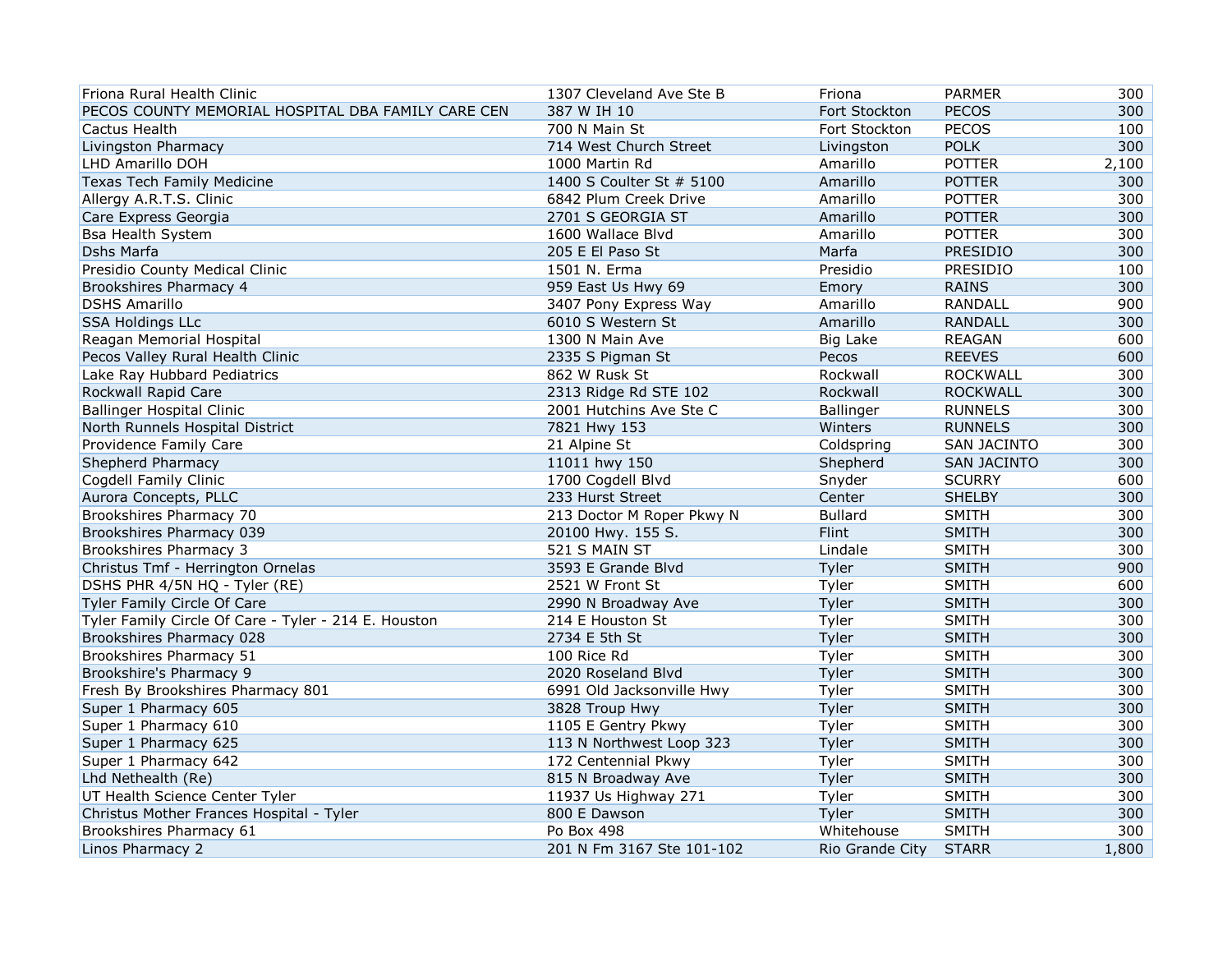| Popular Pharmacy                                 | 5326 E Us Highway 83         | Rio Grande City      | <b>STARR</b>   | 1,200 |
|--------------------------------------------------|------------------------------|----------------------|----------------|-------|
| CANALES MEDICAL SERVICES LLC                     | 2790 PHARMACY ROAD           | Rio Grande City      | <b>STARR</b>   | 300   |
| Pediatric Practice Association - Rio Grande City | 201 E 2nd St                 | Rio Grande City      | <b>STARR</b>   | 200   |
| Lino's Pharmacy                                  | 708 N Grant St               | Roma                 | <b>STARR</b>   | 3,900 |
| Roma Pediatric Clinic                            | 700 E Bravo Blvd Ste A       | Roma                 | <b>STARR</b>   | 300   |
| <b>Dshs Sonora Clinic</b>                        | 103 E Main St                | Sonora               | <b>SUTTON</b>  | 300   |
| Swisher Memorial Healthcare System               | 539 Se 2nd St                | Tulia                | <b>SWISHER</b> | 600   |
| Arlington Family Health Pavillion                | 707 N FIELDER RD             | Arlington            | <b>TARRANT</b> | 600   |
| Dr. Eva Carrizales                               | 1001 N Waldrop Dr Ste 1001   | Arlington            | <b>TARRANT</b> | 300   |
| Rainbow Childrens Clin Mayfield Pa               | 1915 E Mayfield Rd Ste 115   | Arlington            | <b>TARRANT</b> | 300   |
| Walter Leon Md Pa                                | 3120 Matlock Rd Ste 201      | Arlington            | <b>TARRANT</b> | 300   |
| <b>Accent Family Health Care</b>                 | 1635 W. Division St          | Arlington            | <b>TARRANT</b> | 300   |
| Rainbow Children's Clinic - Arlington            | 1900 BALLPARK WAY STE 106    | ARLINGTON            | <b>TARRANT</b> | 300   |
| <b>Azle Pediatrics</b>                           | 604 Southeast Pkwy           | Azle                 | <b>TARRANT</b> | 300   |
| Brookshires Pharmacy 125                         | 511 N Stewart St             | Azle                 | <b>TARRANT</b> | 300   |
| TROPHYRX PHARMACY (AZ HEALTH SYSTEMS LLC)        | 605 NW PARKWAY,              | Azle                 | <b>TARRANT</b> | 300   |
| <b>Tc Pediatrics Bedford</b>                     | 2213 Martin Dr               | Bedford              | <b>TARRANT</b> | 300   |
| <b>NORTHSTAR PHARMACY</b>                        | 6014 SOUTHWEST BLVD          | <b>BENBROOK</b>      | <b>TARRANT</b> | 300   |
| Maxhealth Family, Internal And Sports Medicine   | 5207 Heritage Ave            | Colleyville          | <b>TARRANT</b> | 300   |
| Colleyville Fire Department                      | 5209 Colleyville Blvd        | Colleyville          | <b>TARRANT</b> | 300   |
| Cook Children's Medical Center                   | 801 7th Ave                  | Fort Worth           | <b>TARRANT</b> | 6,600 |
| Tarrant Co Ph Imm Outreach                       | 1101 S Main St Ste 1350      | Fort Worth           | <b>TARRANT</b> | 3,000 |
| Jps Hospital                                     | 1500 South Main St           | Fort Worth           | <b>TARRANT</b> | 1,200 |
| City of Fort Worth                               | 200 Texas St.                | Fort Worth           | <b>TARRANT</b> | 1,200 |
| Jps Pediatric Health Center                      | 1400 S Main St Ste 400       | Fort Worth           | <b>TARRANT</b> | 1,200 |
| Daniel Drug Inc                                  | 3409 W 7th street            | Fort Worth           | <b>TARRANT</b> | 600   |
| Pediatric Urgent Care Center La Gran Plaza       | 4200 South Fwy               | Fort Worth           | <b>TARRANT</b> | 600   |
| Children Medicaid Clinic                         | 11751 Alta Vista Rd          | Fort Worth           | <b>TARRANT</b> | 600   |
| Park Place Pharmacy                              | 1601 Park Place Ave Ste B    | Fort Worth           | <b>TARRANT</b> | 600   |
| Northside Community Health Center                | 2332 Beverly Hills Dr.       | Fort Worth           | <b>TARRANT</b> | 600   |
| Ccpn Magnolia                                    | 1263 W Rosedale St Ste 200   | Fort Worth           | <b>TARRANT</b> | 300   |
| Dr. Jill Gramer                                  | 6312 Azle Ave Ste 200        | Fort Worth           | <b>TARRANT</b> | 300   |
| Md Family Clinic - Fort Worth                    | 1200 Woodhaven Blvd          | Fort Worth           | <b>TARRANT</b> | 300   |
| Md Kids Pediatrics - Fort Worth                  | 800 8th Ave                  | Fort Worth           | <b>TARRANT</b> | 300   |
| Mi Doctor #7                                     | 4200 South Fwy Ste 106       | Fort Worth           | <b>TARRANT</b> | 300   |
| Better Health Pharmacy                           | 8615 S Hulen St              | Fort Worth           | <b>TARRANT</b> | 300   |
| <b>Tower Medic Pharmacy</b>                      | 607 W MAGNOLIA AVE STE B     | Fort Worth           | <b>TARRANT</b> | 300   |
| <b>Unthsc Pediatrics</b>                         | 855 Montgomery St Fl 1       | Fort Worth           | <b>TARRANT</b> | 300   |
| The Wellness Center Health and Therapy           | 5521 Bellaire Dr S Suite 114 | Fort Worth           | <b>TARRANT</b> | 300   |
| ReNue RX #4                                      | 201 Commerce St.             | Fort Worth           | <b>TARRANT</b> | 300   |
| Tarrant Co Ph Tb Elimination Health Ctr          | 1101 S Main St               | Fort Worth           | <b>TARRANT</b> | 300   |
| Metropolitan Area EMS Authority                  | 2900 Alta Mere Drive         | Fort Worth           | <b>TARRANT</b> | 100   |
| Pediatric & Adolescent Center                    | 2715 Osler Dr                | <b>Grand Prairie</b> | <b>TARRANT</b> | 300   |
| Dallas Pediatrics And Id Associates.             | 1120 S Main St # 100         | Grapevine            | <b>TARRANT</b> | 600   |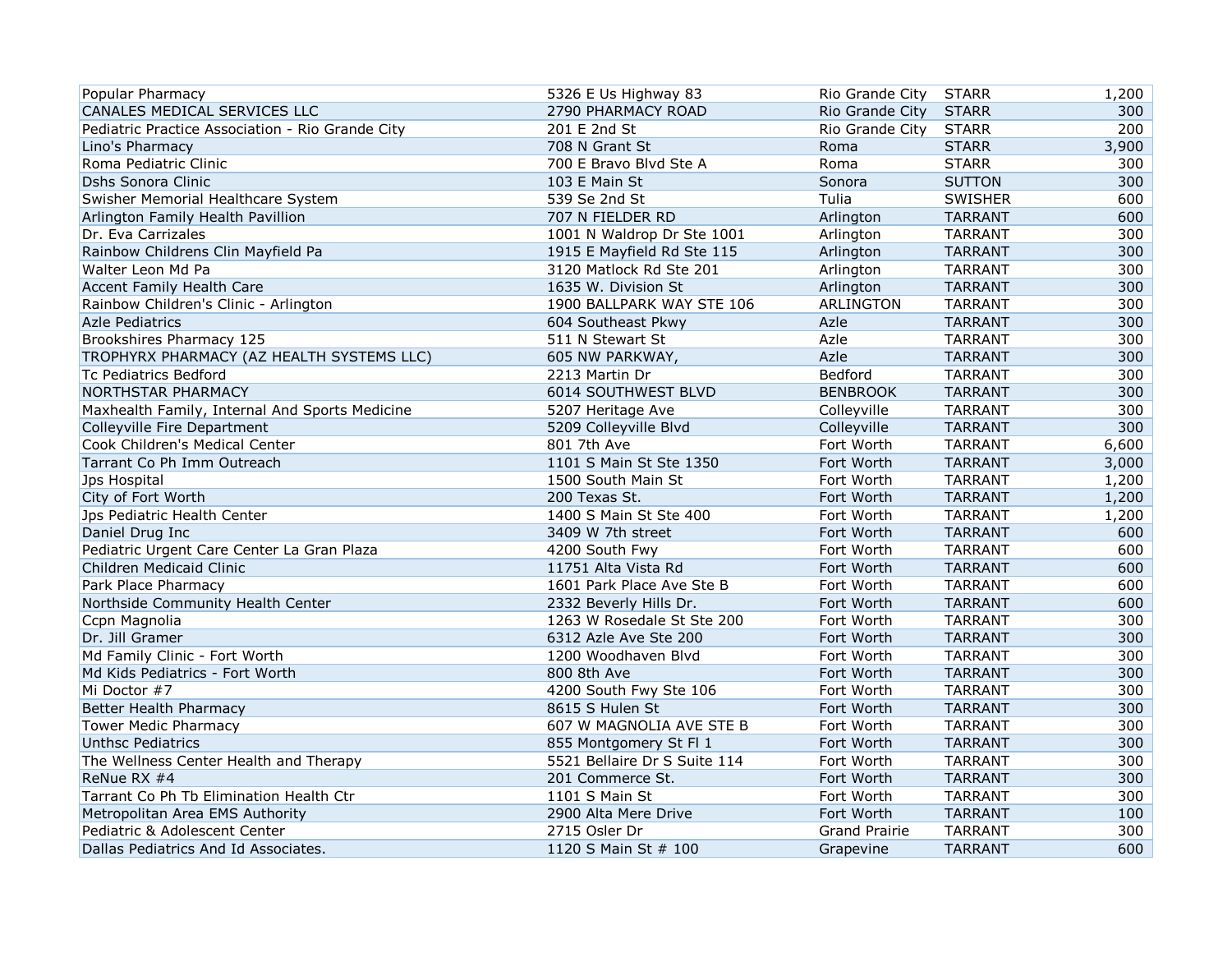| MidCities Pharmacy, Inc.                           | 2000 Precinct Line Rd                            | Hurst             | <b>TARRANT</b>   | 300   |
|----------------------------------------------------|--------------------------------------------------|-------------------|------------------|-------|
| S V LLC                                            | 967 Keller Pkwy                                  | Keller            | <b>TARRANT</b>   | 1,200 |
| Continuum Internal Medicine And Pediatrics         | 9509 N Beach Street                              | Keller            | <b>TARRANT</b>   | 300   |
| Ccpn Keller PC                                     | 1601 Keller Pkwy                                 | Keller            | <b>TARRANT</b>   | 300   |
| Deramed Specialty Pharmacy                         | 1001 Matlock Rd Ste 105                          | Mansfield         | <b>TARRANT</b>   | 300   |
| Mansfield Fire Rescue                              | 1305 E. Broad St. Mansfield Fire Rescu Mansfield |                   | <b>TARRANT</b>   | 300   |
| Arbor Pediatrics, PLLC                             | 1130 North Kimball Avenue                        | Southlake         | <b>TARRANT</b>   | 300   |
| Lhd Abilene-Taylor County Health Department (Re)   | 850 N 6th St                                     | Abilene           | <b>TAYLOR</b>    | 2,400 |
| Hendrick Provider Network - Abilene 1              | 1210 N 18th St                                   | Abilene           | <b>TAYLOR</b>    | 300   |
| Abilene Childrens Medical Association              | 2150 Cedar St                                    | Abilene           | <b>TAYLOR</b>    | 300   |
| Professional Association Of Pediatrics - Abilene 1 | 1850 Hickory St Ste 102                          | Abilene           | <b>TAYLOR</b>    | 300   |
| South Plains Public Health District - Brownfield   | 919 E Main St                                    | Brownfield        | <b>TERRY</b>     | 300   |
| Brownfield Regional Med Ctr Rural Hith             | 703 E Felt St                                    | Brownfield        | <b>TERRY</b>     | 300   |
| Brownfield Regional Medical Center                 | 705 E Felt St                                    | <b>Brownfield</b> | <b>TERRY</b>     | 300   |
| <b>Titus Regional Medical Center</b>               | 2001 North Jefferson                             | Mount Pleasant    | <b>TITUS</b>     | 600   |
| Super 1 Pharmacy 611                               | 602 S Jefferson Ave                              | Mount Pleasant    | <b>TITUS</b>     | 300   |
| Shannon Pharmacy                                   | 119 E. Beauregard Ave                            | San Angelo        | TOM GREEN        | 1,800 |
| La Esperanza Clinic, Inc.                          | 35 E 31st St                                     | San Angelo        | <b>TOM GREEN</b> | 300   |
| Austin Public Health                               | 15 Waller Street                                 | Austin            | <b>TRAVIS</b>    | 5,100 |
| Seton Medical Center Austin                        | 1201 W 38th St                                   | Austin            | <b>TRAVIS</b>    | 5,100 |
| Lamar Plaza Drug Store                             | 1509 S Lamar Blvd #550                           | Austin            | <b>TRAVIS</b>    | 1,800 |
| <b>Tarrytown Pharmacy</b>                          | 2727 Exposition Blvd                             | Austin            | <b>TRAVIS</b>    | 1,500 |
| Southwest Pediatric Associates - Austin            | 7900 Fm 1826                                     | Austin            | <b>TRAVIS</b>    | 1,200 |
| <b>Wildflower Pediatrics</b>                       | 11609 Anderson Mill Rd                           | Austin            | <b>TRAVIS</b>    | 1,200 |
| Austin Regional Clinic - Far West                  | 6835 Austin Center Blvd                          | Austin            | <b>TRAVIS</b>    | 900   |
| Austin Regional Clinic - Southwest                 | 1807 W Slaughter Ln Ste 490                      | Austin            | <b>TRAVIS</b>    | 900   |
| Austin Public Health Immunization Program          | 15 Waller St Fl 3                                | Austin            | <b>TRAVIS</b>    | 900   |
| People's Community Clinic - Austin 2               | 1101 Camino La Costa Ste 100                     | Austin            | <b>TRAVIS</b>    | 600   |
| Austin Regional Clinic - South                     | 3828 S 1st St                                    | Austin            | <b>TRAVIS</b>    | 600   |
| Grow Pediatrics And Adolescent Medicine, Pllc      | 1600 W 38th St                                   | Austin            | <b>TRAVIS</b>    | 600   |
| Family Wellness Clinic Ut Austin School Of Nursing | 2901 N Interstate 35 Ste 1.301                   | Austin            | <b>TRAVIS</b>    | 600   |
| Austin Diagnostic Clinic Travel Clinic             | 12221 N Mopac Expy                               | Austin            | <b>TRAVIS</b>    | 600   |
| Dell Childrens Medical Center Of Central Texas     | 4900 Mueller Blvd                                | Austin            | <b>TRAVIS</b>    | 600   |
| <b>Texas Neuro Rehab Center</b>                    | 1106 W Dittmar Rd                                | Austin            | <b>TRAVIS</b>    | 300   |
| Austin Regional Clinic - Quarry Lake               | 4515 Seton Center Pkwy Ste 220                   | Austin            | <b>TRAVIS</b>    | 300   |
| 411 Pediatrics                                     | 925 Westbank Dr Ste 100                          | Austin            | <b>TRAVIS</b>    | 300   |
| Austin Regional Clinic - Anderson Mill             | 10401 Anderson Mill Rd Ste 110b                  | Austin            | <b>TRAVIS</b>    | 300   |
| Austin Regional Clinic - Wilson Parke              | 11714 Wilson Parke Ave Ste 150                   | Austin            | <b>TRAVIS</b>    | 300   |
| <b>Schoolhouse Pediatrics</b>                      | 4201 Bee Caves Rd Ste C100                       | Austin            | <b>TRAVIS</b>    | 300   |
| SOUTH AUSTIN MEDICAL CLINIC PLLC                   | 2555 WESTERN TRAILS BLVD                         | Austin            | <b>TRAVIS</b>    | 300   |
| <b>ELLIS PEDIATRICS</b>                            | 12201 RENFERT WAY                                | Austin            | <b>TRAVIS</b>    | 300   |
| Bee Caves Pediatrics - Austin                      | 2499 S CAPITAL OF TEXAS HWY                      | <b>AUSTIN</b>     | <b>TRAVIS</b>    | 300   |
| Austin Childrens Clinic Pa                         | 11673 Jollyville Rd                              | Austin            | <b>TRAVIS</b>    | 300   |
| One Medical                                        | 3001 Palm Way                                    | Austin            | <b>TRAVIS</b>    | 300   |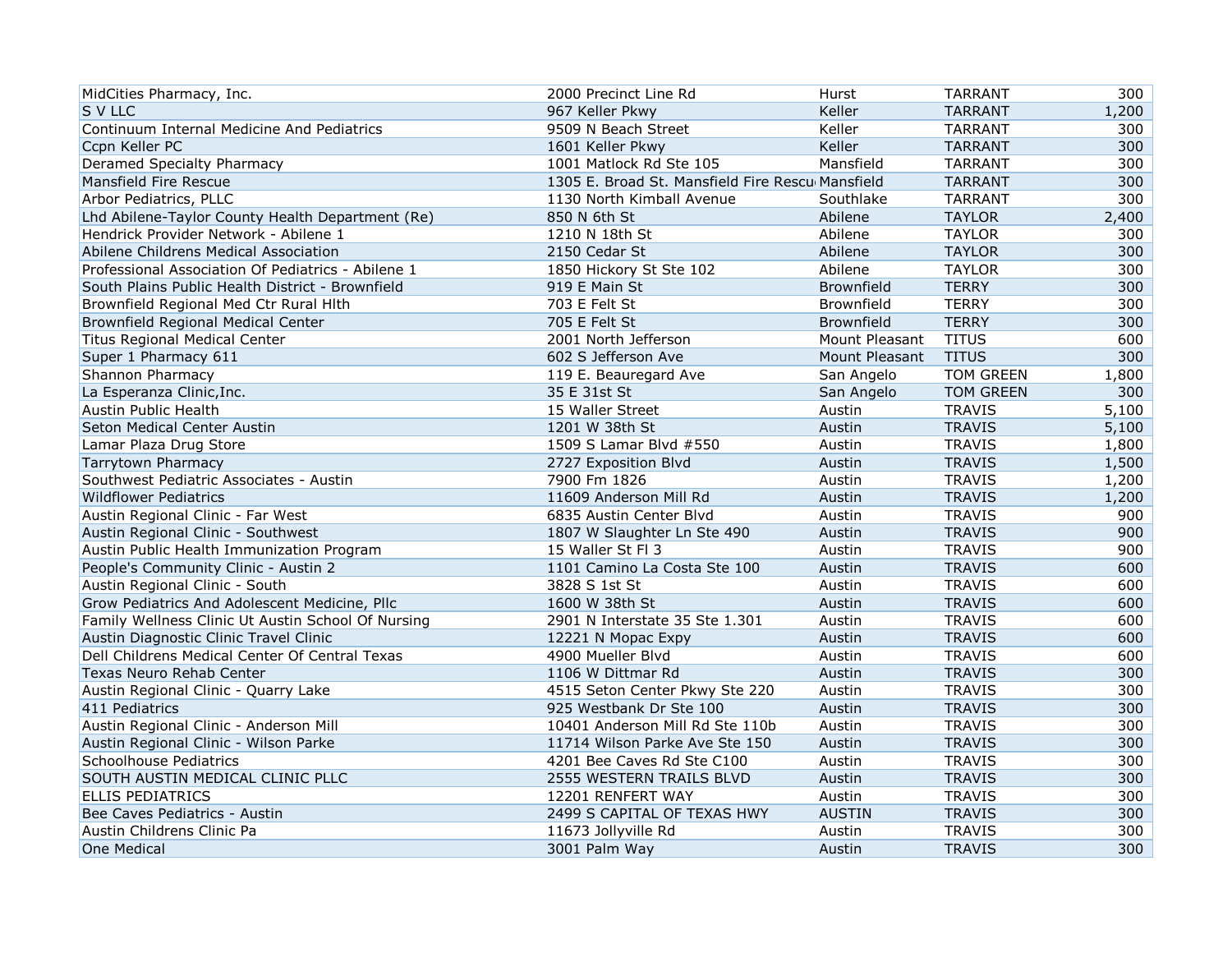| Elissa Gonzalez, MD PLLC                            | 3503 Wild Cherry Dr                       | Austin              | <b>TRAVIS</b>    | 300   |
|-----------------------------------------------------|-------------------------------------------|---------------------|------------------|-------|
| Pediatric Associates Of Austin, Pa                  | 1500 W 38TH ST STE 20 # 20                | Austin              | <b>TRAVIS</b>    | 300   |
| 38th Street Pharmacy                                | 711 WEST 38TH STREET C-3                  | Austin              | <b>TRAVIS</b>    | 300   |
| East Austin Medicine Shop                           | 1909 E 38 12 ST                           | Austin              | <b>TRAVIS</b>    | 300   |
| Vina Pharmacy                                       | 11207 N Lamar Blvd                        | Austin              | <b>TRAVIS</b>    | 300   |
| Specialty Apothecary Group LLC                      | 2217 Park Bend Dr.                        | Austin              | <b>TRAVIS</b>    | 300   |
| Lake Hills Pharmacy                                 | 12005 FM 2244 RD STE 1A                   | Austin              | <b>TRAVIS</b>    | 300   |
| Texas Children's Specialty Care- Austin             | 8611 North Mopac Expressway               | Austin              | <b>TRAVIS</b>    | 300   |
| ARC East 7th                                        | 2785 E. seventh st.                       | Austin              | <b>TRAVIS</b>    | 300   |
| Communitycare South East Health And Wellness Clinic | 2901 Montopolis Dr                        | Austin              | <b>TRAVIS</b>    | 300   |
| Shots For Tots Far South                            | 405 W Stassney Ln                         | Austin              | <b>TRAVIS</b>    | 300   |
| Shots For Tots St Johns                             | 7500 Blessing Ave                         | Austin              | <b>TRAVIS</b>    | 300   |
| Carousel Pediatrics Wm Cannon                       | 6425 S Interstate 35                      | Austin              | <b>TRAVIS</b>    | 300   |
| Carousel Pediatrics Ed Bluestein                    | 7112 Ed Bluestein Blvd Ste 100            | Austin              | <b>TRAVIS</b>    | 300   |
| Communitycare East Austin                           | 211 Comal St                              | Austin              | <b>TRAVIS</b>    | 300   |
| CommUnityCare-Rosewood Zaragosa                     | 2802 WEBBERVILLE RD                       | Austin              | <b>TRAVIS</b>    | 300   |
| Central Texas Allied Health Institute               | 2101 E. St. Elmo                          | Austin              | <b>TRAVIS</b>    | 100   |
| Austin Regional Clinic - Bee Cave                   | 15801 W Highway 71 Bldg 1                 | Bee Cave            | <b>TRAVIS</b>    | 300   |
| Bee Caves Pediatrics - Lakeway                      | 2501 Ranch Road 620 S Ste 200             | LAKEWAY             | <b>TRAVIS</b>    | 300   |
| Austin Regional Clinic - Manor                      | 11300 Us Highway 290 E Ste 230 Bldg Manor |                     | <b>TRAVIS</b>    | 300   |
| Austin Regional Clinic - Kelly Lane                 | 2100 Autumn Slate Dr Ste 150              | Pflugerville        | <b>TRAVIS</b>    | 300   |
| Austin Regional Clinic - Pflugerville               | 15803 Windermere Dr Ste 103               | Pflugerville        | <b>TRAVIS</b>    | 300   |
| Divine Grace Pharmacy                               | 1970 Us Highway 259 S                     | Diana               | <b>UPSHUR</b>    | 300   |
| Val Verde Rural Health Clinic                       | 1801 N. Bedell                            | Del Rio             | <b>VAL VERDE</b> | 1,200 |
| Brookshires Pharmacy 032                            | 880 E State Highway 243                   | Canton              | <b>VAN ZANDT</b> | 300   |
| Brookshires Pharmacy 033                            | 205 W Frank St                            | <b>Grand Saline</b> | <b>VAN ZANDT</b> | 300   |
| Brookshires Pharmacy 002                            | 706 W Main St                             | Van                 | <b>VAN ZANDT</b> | 300   |
| Brookshire's Pharmacy #019                          | 1105 W South Commerce St                  | Wills Point         | <b>VAN ZANDT</b> | 300   |
| Citizens Medical Center - Victoria 1                | 2701 Hospital Dr                          | Victoria            | <b>VICTORIA</b>  | 600   |
| Huntsville Family Medicine - Huntsville 2           | 123 Medical Park Ln Ste A                 | Huntsville          | <b>WALKER</b>    | 900   |
| Ward Memorial Hospital                              | 406 S Gary Ave                            | Monahans            | <b>WARD</b>      | 100   |
| City Of Laredo Health Department                    | 2600 Cedar Ave                            | Laredo              | <b>WEBB</b>      | 4,800 |
| Tesoro Medical Care., P.A.                          | 101 West Village Blvd.                    | Laredo              | WEBB             | 3,600 |
| Dr Andres Garcia Zuniga MD PA                       | 6416 POLARIS DR STE 2                     | Laredo              | <b>WEBB</b>      | 1,800 |
| Laredo Isd                                          | 2001 CEDAR AVE                            | Laredo              | WEBB             | 1,500 |
| Benson Yu Huang MD PA                               | 1710 E Saunders St                        | Laredo              | <b>WEBB</b>      | 1,200 |
| D.A.N. Health Care, LLC                             | 213 West Village Blvd.                    | Laredo              | WEBB             | 600   |
| United Independent School District                  | 201 Lindenwood Dr                         | Laredo              | <b>WEBB</b>      | 300   |
| Safari Pediatrics                                   | 10710 Mcpherson Rd                        | Laredo              | WEBB             | 300   |
| Dr. Roberto Villegas Jr MD, Pediatrics              | 10710 Mcpherson Rd Ste 204                | Laredo              | <b>WEBB</b>      | 300   |
| Fernando Sosa, Md                                   | 9902 Mcpherson Rd                         | Laredo              | WEBB             | 300   |
| <b>Emanuel Martinez</b>                             | 7210 McPherson Rd                         | Laredo              | <b>WEBB</b>      | 300   |
| Antonio C. Rodriguez Md                             | 8607 Mcpherson Rd Ste 100                 | Laredo              | <b>WEBB</b>      | 300   |
| Fernando Castaneda Md Pediatrics                    | 4151 JAIME ZAPATA MEMORIAL HWY S Laredo   |                     | Webb             | 300   |